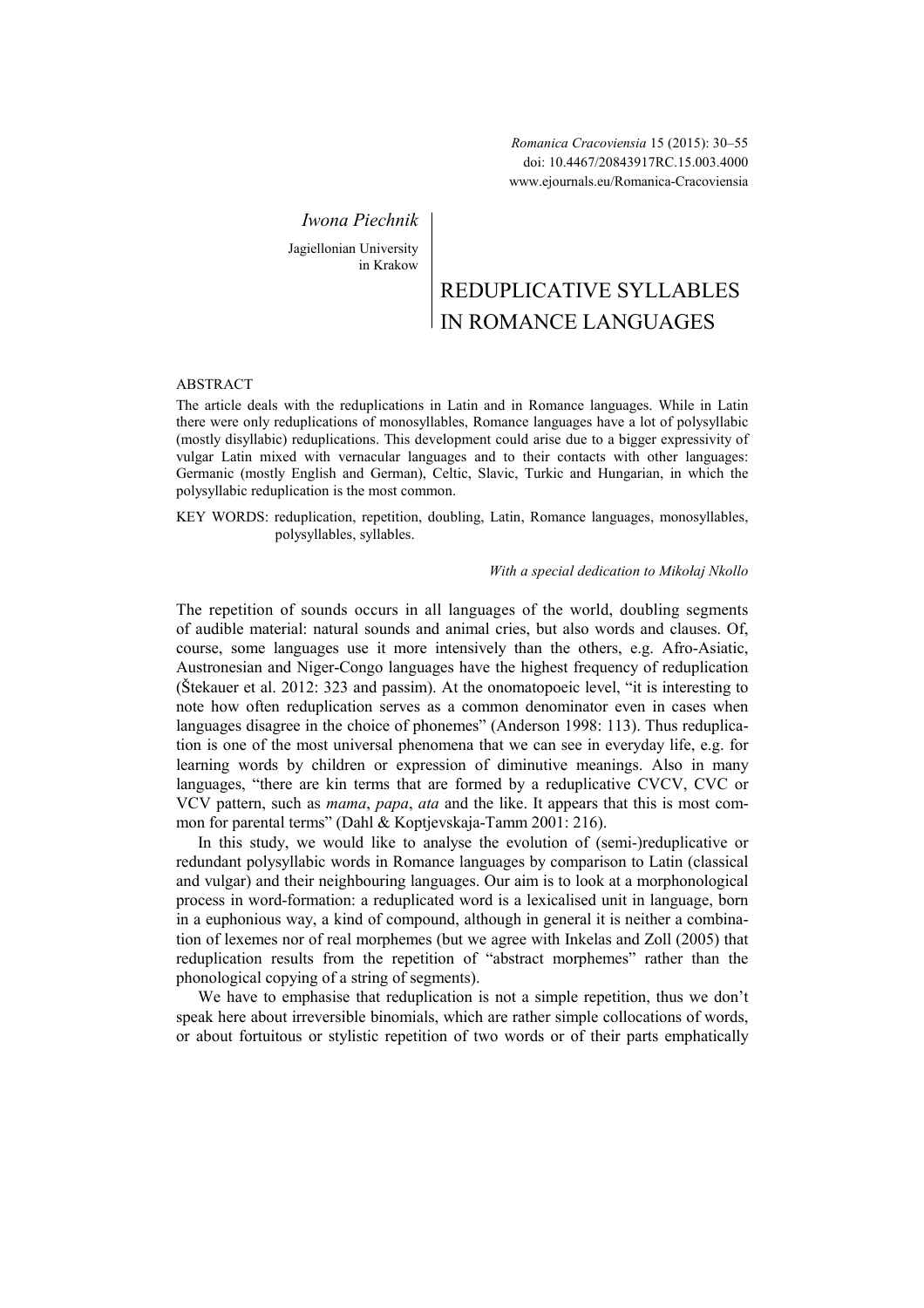(even in stuttering<sup>1</sup>). The question is not about rhetorical repetitions either: epizeuxis and anadiplosis. Moreover, there is no question about grammatical patterns, that is: pluralisation or frequency or gradation in size or intensity, as it occurs in some languages, especially in Bantu languages in Africa or in Austronesian languages, e.g. in Rapa Nui, language of Easter Island, in which whole words and initial or final syllables are duplicated.

Our perspective will only be morphophonemic and prosodic. We put semantic questions aside, because many studies are mostly focused on meanings in reduplicative words. For us, the most important relation between such elements is the length of a euphonic, repetitive construction.<sup>2</sup>

Regarding the phenomenon of reduplication, Romance languages have a rather modest tradition. In European languages, English and German are leaders in the rich tradition of rhyming compounds (or "rhyming jingles", according to the term of Liberman 2009), in particular. This phenomenon is very productive in these languages. Liberman underlines the emphasis in the creation of rhyming compounds and says, that the "language is always at play" (ibidem: 55), but also he states: "we cannot know too much about the origin of such words" (ibidem: 56). So, maybe some languages are at play more that others? However, tendencies vary in languages:

culturally determined fluctuations in the frequency of allomorphs of special morphemes, with competitors supported or hampered by secondary semantic-phonetic associations and with conventionalization of amended reference, have played a role in the rise of reduplication in the history of given languages. This suggestion can be countered with a doctrine of multiple causation, including iconic or grammatical analogies involving normal morphemes (Landar 1961: 246).

The reduplication can be of different types. E.g. according to André (1978: 9–10), we can classify them as follows:

I) total reduplication (as a kind of echo), which appears to be the most common pattern of reduplication:

1) of a word, e.g.: Fr. *bonbon*, *cucu* (written also *cucul* < *cul* [ky], Lat. *iamiam*, *quisquis*. André reserves the term "reduplication" only for this type of redoubling.

2) of the word's root: Fr. *murmure*, Lat. *girgillus*, Ital. *mamma*,

II) total reduplication with the variation of an element:

 $\overline{a}$ 

1) consonantal (i.e. rhyming reduplication), e.g. compounds in English (*Humptydumpty*, *hibber-gibber*, *hotchpotch*, *hodgepodge*, *ragbag*, *super-duper*) or in German (*Kuddelmuddel*, *Schickimicki*, *Techtelmechtel*, *Heckmeck*, etc.),

2) vocalic (i.e. ablaut reduplication): Lat. *cicuta*, *tuxtax*; Eng. *chit-chat*, *minglemangle*; also in binomials: *odds and ends*, *bits and bobs*,

3) with addition of an initial consonantal element (echo-word): Eng. *itsy-bitsy*, Germ. *Alerbaler*, Rom. *aure-maure*, Hung. *irul-pirul*,

<sup>1</sup> However, Landar states that "stuttering has something to do with reduplication as a productive process" (Landar 1961: 246).

<sup>&</sup>lt;sup>2</sup> For a really rich source of information and bibliography, see: http://reduplication.uni-graz.at/.

 $3 \text{ In this point, we do not agree with André; thus in this study, we consider this type as generally.}$ partial reduplication.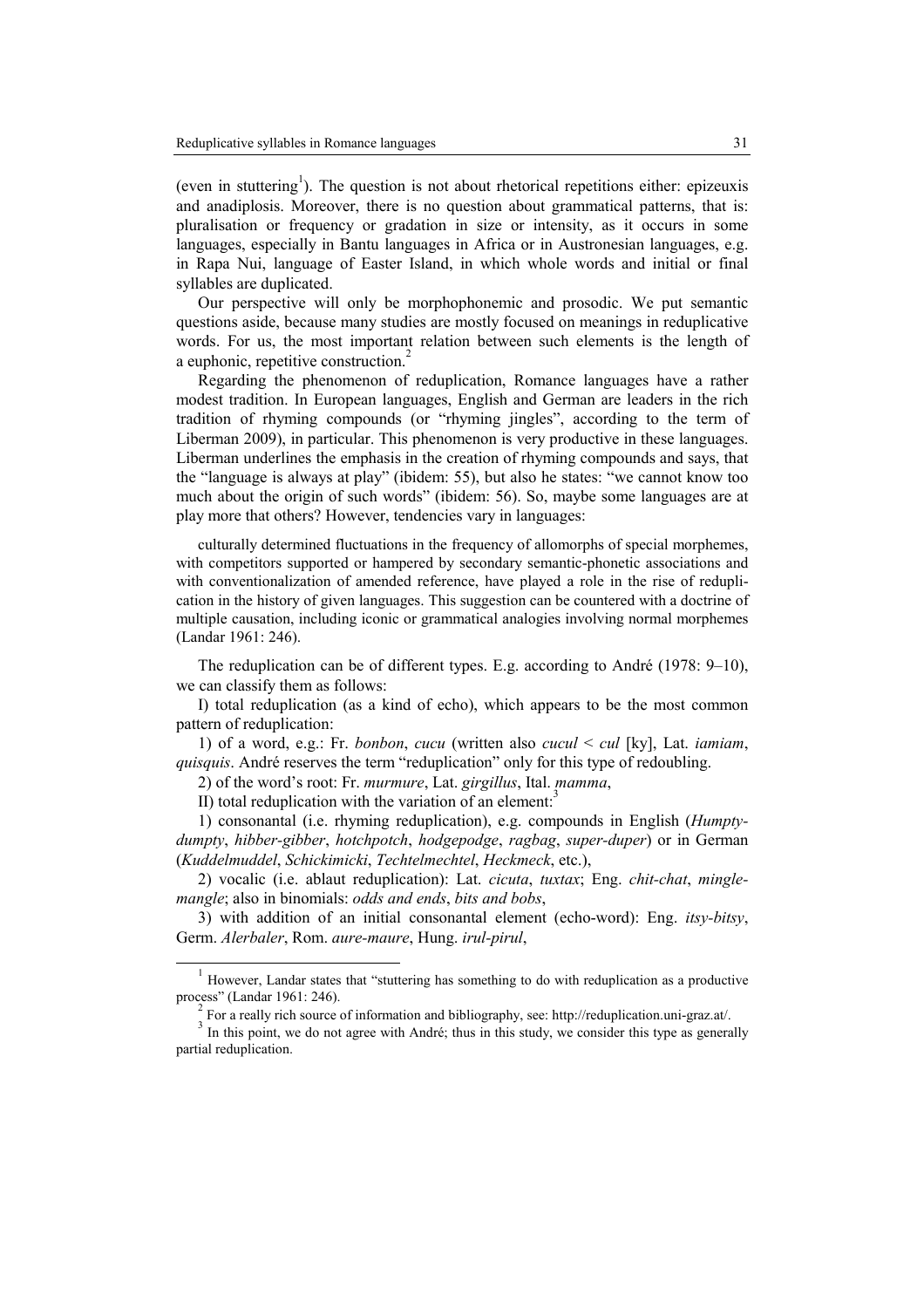III) partial or broken reduplication: Lat. *gurges*, *bilbire*, *grex*, but also in verbal forms: *sisto*, *pepigi*,

IV) tautolological reduplication in asyndetic groups: Lat. *purus putus*, *sanus sartus*, *sanus salvus*, *sator sartor*, *siccus sobrius*, etc., – their elements can exist separately as independent words.

Reduplicative constructions are omnipresent in languages. The whole words or their parts are redoubled in almost all languages of the world, but in different proportions (see a cross-linguistic study by Moravcsik 1978). Some languages have a lot of redoubled words (English or German), while others do not like such constructions very much. Of course, because there are different types of reduplication, some languages prefer their own way to compose new words, cf. Turkic languages (Stachowski 2014) or North-American languages (Landar 1961).

Some reduplicated compounds became internationalisms, or at least Europeanisms, e.g. *hip-hop*, *tip-top*, *ping-pong*, *mish-mash*, *zigzag*, *tick-tack*, *tam-tam*, *multikulti*, *hocuspocus*, *abracadabra*, *simsalabim*, etc. However they do not exist with the same popularity, e.g. *mish-mash* is found in French as an Anglicism, in German (*Mischmasch*), Polish (*miszmasz*), Czech (*mišmaš*), Hungarian (*mismás*), but not in Italian nor Spanish.

Here, we will take a look at reduplication in Romance languages and their Latin mother.

LATIN

In Latin, reduplication had a few functions:

▪ 1) in grammar (inflection), it served mainly to create preterit (perfective) forms, and this phenomenon is an archaic Indo-European feature descended from the Proto-Indo-European perfect (see e.g. Niepokuj 1997: 97, 140). However, Ernout observes, that Latin forms tended towards simplification by analogy:

Le parfait à redoublement était normal en indo-européen dans les verbes radicaux, comme le prouve l'exemple du grec et du sanskrit; mais tandis que le grec a développé cette forme au point de l'étendre aux verbes dérivés, le latin n'en a conservé que des traces, et encore a-t-il confondu dans un même groupe d'anciens parfaits proprement dits (type *meminī*, gr. µέµονα) et des aoristes à redoublement (type *tetigī*, gr. τεταγών), primitivement distincts pour le sens comme pour la forme (Ernout 1935: 299).

Thus, let's compare some verbs in present and in perfect forms with reduplication (total or partial one): *cadō : cecidī*, *caedō : cecīdī*, *canō : cecinī*, *currō : cucurrī*, *discō : didicī*, *dō : dedī*, *fallō : fefellī*, *mordeō : momordī* (*memordī*), *pangō : pepigī*, *parcō : pepercī*, *pariō : peperī*, *pēdō : pepēdī*, *pellō : pepulī*, *pendeō : pependī*, *pendō : pependī*, *poscō : poposcī*, *pungō : pupugī*, *tangō : tetigī*, *tendō : tetendī*, *tondeō : totondī*, *tundō :*  4 *tutudī*.

 $\overline{a}$ 

<sup>&</sup>lt;sup>4</sup> The same phenomenon in Greek, e.g.: λείπω : λέλοιπα, κλέπτω : κέκλοφα, etc.; in Sanskrit, e.g.: बुध (budh): बुबुध (bubudh), श्रि (śri/cri) : शिश्रि (śiśri/cicri), etc.; or in Gothic, e.g. *haitan : haihait*, *laikan*: *lailaik*, *maitan : maimait*, etc. For more see Juret 1937: 12–13; Meillet 1917: 138–141 passim; Meillet 1930: 31, 50 passim, Whitney 1950: 222–223, 287n. For Vedic see Hopkins 1893.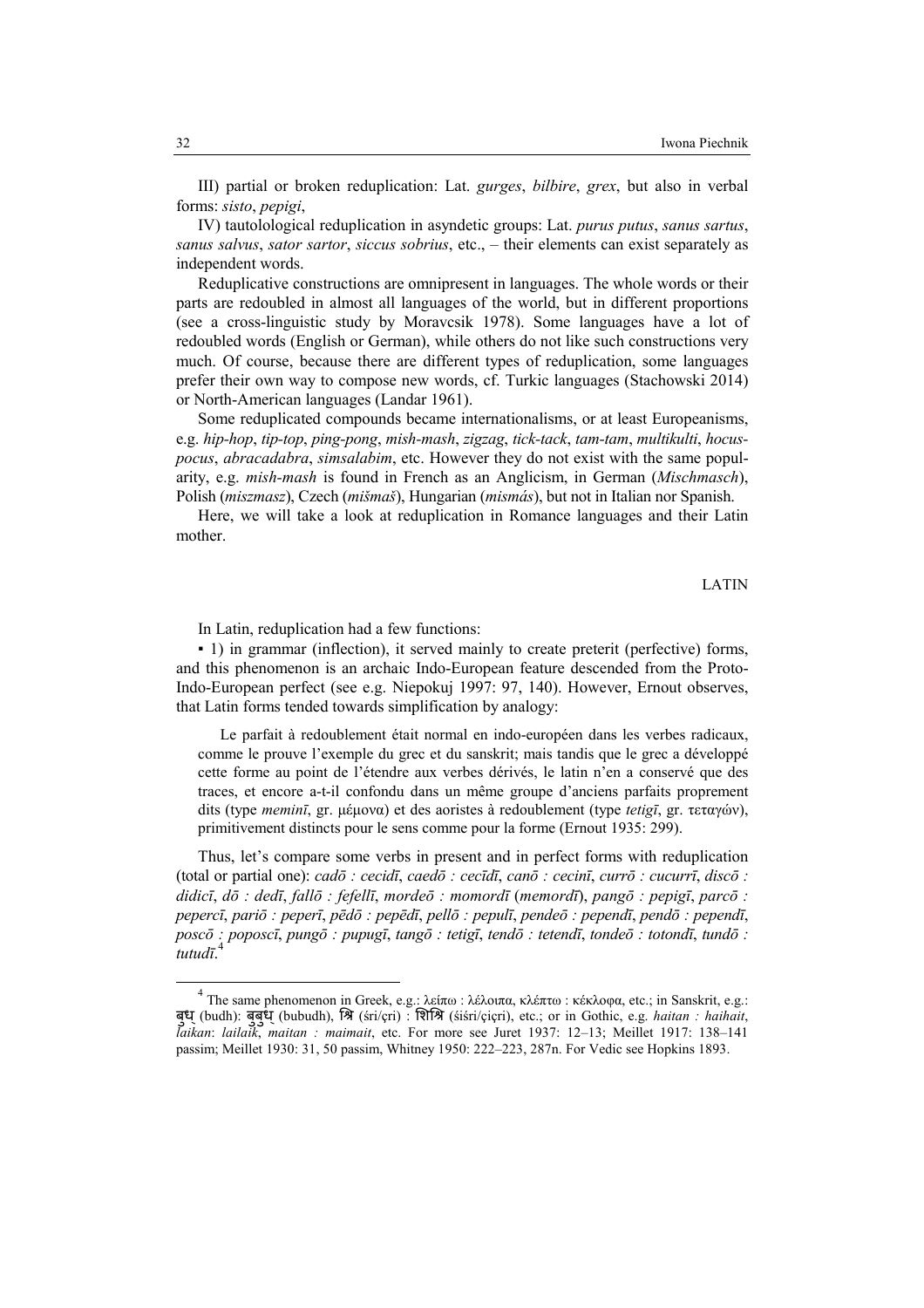In some verbs, double consonantal stems (*s* + occlusive) were simplified in reduplication (*s* disappears): *scindō : scicidī* (< \**sci-scid-ī*), *spondeō : spopondī* (< \**spospond-ī*), *stō : stetī* (< \**ste-st-ī*); while *sistō : stetī* (*stitī*) is an exception, because of the reduplication of *s* in present and of *t* (in perfect) (see Ernout 1935: 302),

Reduplicative consonants are also in some rare forms in present: *bibō : bibī* and *dedō : didī*.

We can see that in the above forms of simple verbs, only monosyllables are redoubled.

Moreover, Latin preferences for simplicity and uniformity tended to reject reduplicated verbal forms, especially in prefixed derivatives:

Aussi la langue au cours de son évolution a-t-elle tendu à éliminer le type à redoublement dans ces conjugaisons (...). La tendance générale du latin est d'uniformiser les trois conjugaisons à voyelle longue *-āre*, *-ēre*, *-īre*, la troisième étant conisdérée comme le réceptacle des archaïsmes et des anomalies.

Le redoublement est réservé aux verbes simples, et tend à disparaître dans les formes à préverbes, où se sont développés des parfaits analogiques (en *-ē-*, *impēgī* en face de *pepigī*, en *-uī*, *occinuī* en face de *cecinī*, en *-sī*, *compunxī* en face de *pupugī*). Ces formes sont issues de \**im-pepigī*, \**oc-cecinī*, \**compupugī* devenus par haplologie (...) \**im-pigī*, \**oc-cinī*, \**com-pugī*; puis comme ces nouveaux parfaits n'étaient plus suffisamment caractérisés, ils ont été remplacés par des formes nouvelles qui emprunteraient à d'autres types une caractéristique plus nette, d'où *impēgī*, *occinuī*, *compunxī*. Quelques-uns de ces parfaits sont ensuite passés des composés dans le verbe simple, ce qui a encore contribué à la disparition du redoublement (Ernout 1935: 300–301).

We can find more examples of such a simplification: *spondeō : spopondī*, but *respondeō : respondī*; *scindō* : *scicidī*, but *abscindō : abscidī*, *discindō : discidī*, etc.<sup>5</sup>

▪ 2) in word formation to create new words, mainly expressing onomatopoeias or endearment, but also neutral meanings. Moreover, the similar tendency for simplicity is seen: Latin redoubled only monosyllabic words and onomatopoeias as well as monosyllabic parts of words:

## **Total reduplication**

a) whole monosyllabic stems/words: *iamiam*, *quisquis*, *quoquo*, *quotquot*, *tete*  $( $tu$ ), however this phenomenon occurs quite rarely,$ 

b) onomatopoeic stems, which are often accompanied by an additional element (in the majority of cases it is a suffix), e.g.: *bubulus*, *cacare*, *cicindela*, *cuculus*, *cucumis*, *cucurbita*, *farfara*, *furfur*, *lallo/lallare*, *mamma*, *murmur*, *paparium*, *pappa*, *pipio*, *pipio/pipiare*, *pupus*, *susurrus*, *quisquiliae*, *tata*, *tintin(n)(i)are*/*tintin(n)ire*, *titillare*, *titina*, *turtur(illa)*, *ulula(re)*, *upupa*, etc.

There are also Latin words from Greek: *burburismus* < Gr. βορβορισµός, *gargarisare* < Gr. γαργαρίξειν, *purpura* < Gr. πορφύρα, *barbarus* < Gr. βάρβαρος, etc., and have counterparts in other languages, e.g. Sansk. बर्बर (*barbarah*) 'who mumbles, stammers; stranger; barbarian', etc.

### **Partial reduplication**

 $\overline{a}$ 

a) simple monosyllables: *aha*, *atta*, *attat*, *babae*, *dida*, *papae*, *puppa*, *titta*, *tuxtax*,

 $<sup>5</sup>$  However, there are some exceptions, e.g. *prosto* : *prostiti*.</sup>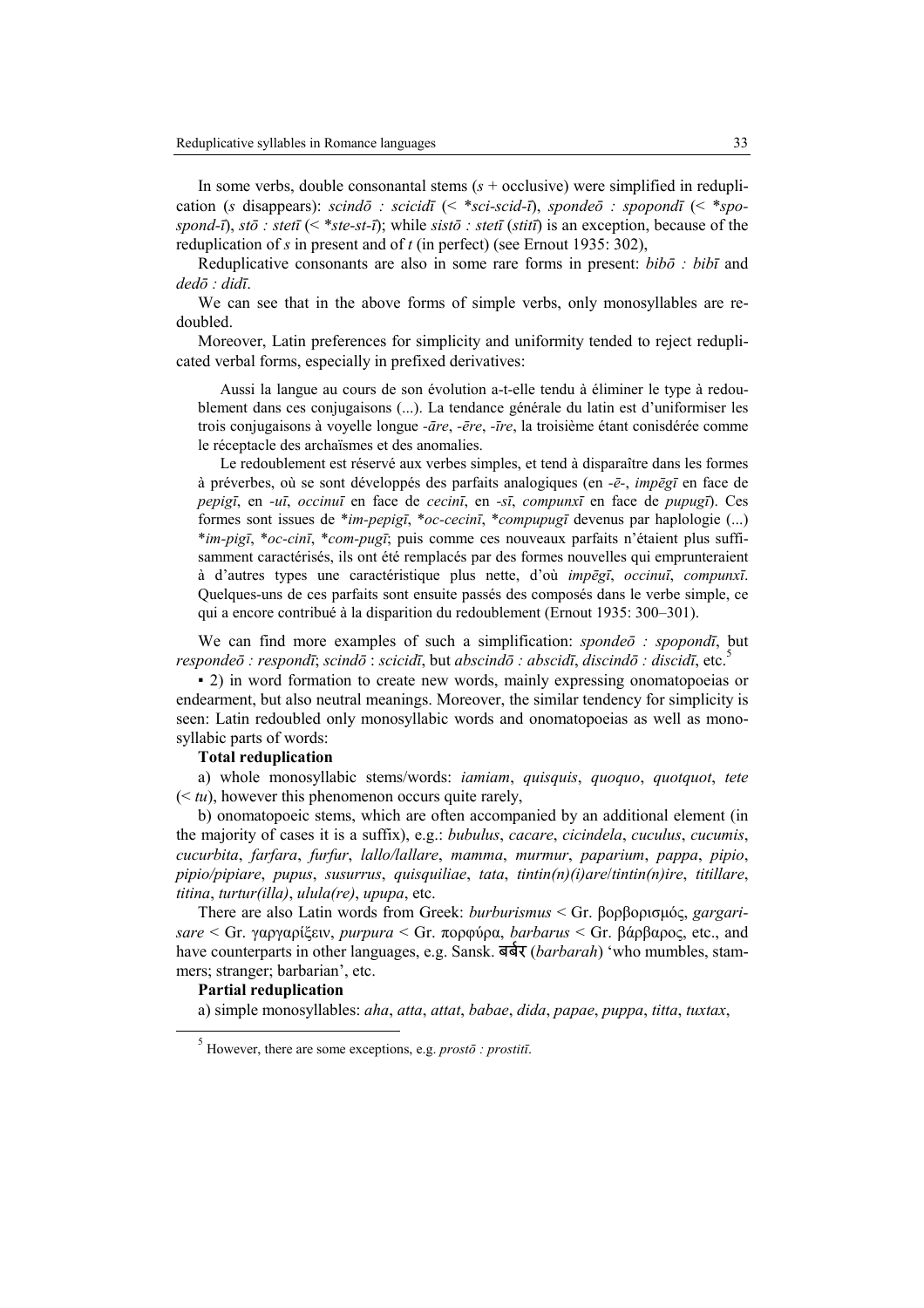b) monosyllables as stems with additional segments (mainly suffixes), e.g. *balbus*, *baubari* / *baudari*, *bilbire*, *buttutti*, *cicaro*, *cicuta*, *drindrio*, *gurges*, *gurgulio*, *hinnire*, *mamilla*, *palpari*, *palpito*, *papilla*, *pipo/pipare*, *pullulare*, *pupilla*, *sibilare*, *titubare*, etc.<sup>6</sup>

As we can see, the reduplication occurs in the initial monosyllables that start mainly with a consonant (except *ulula* and *upupa*). Sometimes it is total, sometimes it is partial (i.e. broken) and contains deformations. In many words, we can find onomatopoeias (however some of them lost their onomatopoeic character) or imitations (e.g. animals, artificial sounds, etc.). Some of them belong to spontaneous and childish language or to conversational interjections (Marouzeau 1946: 341, André 1978).

▪ 3) Besides the reduplication in Latin inflection or word formation, we can mention a stylistic phenomenon that we can find in some Late Latin literary texts: total repetition of whole words, e.g.: *bene bene*, *bonis bonis*, *fortis fortis*, *malum malum*, *malus malus* in Commodianus' (the  $3<sup>th</sup>-4<sup>th</sup>$  c.) writings (Grandgent 1907: 32, § 55)<sup>7</sup>. A similar phenomenon is used in tautological pairs of alliterative words which, in majority of cases are isosyllabic and seem rhyming, e.g.: *plenius planius*, *pollens potens*, *ponte ponto*, *purus putus*, *sanus sartus*, *siccus sobrius*, etc. but there are also irregular examples: *primo postromo*, *probus pudicus*, *rex regnum*, *sacra sacrificia*, etc. (see a large list in Wölfflin 1933). Similar constructions appear even in juridical or administrative language: *manu mancipio*, *donum datum donatum dedicatumque*, or in invocations: *quod felix faustum fortunatumque*, in proverbs: *mense maio male nubent*, and finally we can mention also the famous phrase: *Veni, vidi, vici* (Nespoulos 1983: 31–32). Moreover, there is a famous Latin quasi-adverbial construction *nolens volens*, which has its English counterpart: *willy-nilly*. Finally, we have to quote a recent Latin construction *urbi et orbi* (the 19<sup>th</sup> century).

But these expressions cannot be considered as reduplicative compounds. The only example of polysyllabic repetition that we can classify as a kind of word (functioning as interjection) is *butubatta* in Platus' language and *buttubatta* by the poet Naevius who lived in the  $3<sup>th</sup>$  c., however this "word" is still of unclear origin and seems a playful coinage (see Kruschwitz 2012: 33–34).

Another interesting stylistic tendency was to form parallel series of words: classical and Late Latin writers preferred semantic, i.e. synonymic repetition, e.g. *firma et stabilis* or *firmi stabilisque*. It mainly concerned adjectives that formed pairs and shared a similar meaning. This phenomenon still developed in post-Latin world: Robert Politzer says that the synonymic repetition "is generally characteristic of Late Latin and early Romance" (Politzer 1961: 487) and that this "device seems to have mushroomed in the early Middle Ages, where it can be traced through the medieval Latin rhetoric and texts, as well as the early vernacular literatures" (Politzer 1961: 484). The synonymic repetition occurred not only in literature (e.g. *La chanson de Roland*, or other less known texts, cf. Smith 1983, Löfstedt 1976, Vallet 1977), but also in non-literary texts, such as legal text in which the "binominal style" comes from the "desire to be

l

 $<sup>6</sup>$  Marouzeau (1946: 342–343) suggests also that some other words can have onomatopoeic origin,</sup> e.g. *calculus*, *cicatrix*, *cicer*, *cincinnus*, *cucuma*, *cucumis*, *curculio*, *dardana*, *gingiua*, *papauter*, *tutulus*, *ueruex*, etc., but, of course, their reduplication can be fortuitous. Adams (2007: 538–540) indicate some regional words, especially *ubuppa*, which can be an Africanism. 7

This type of repetition occurs mainly in modern Italian, what we will observe below.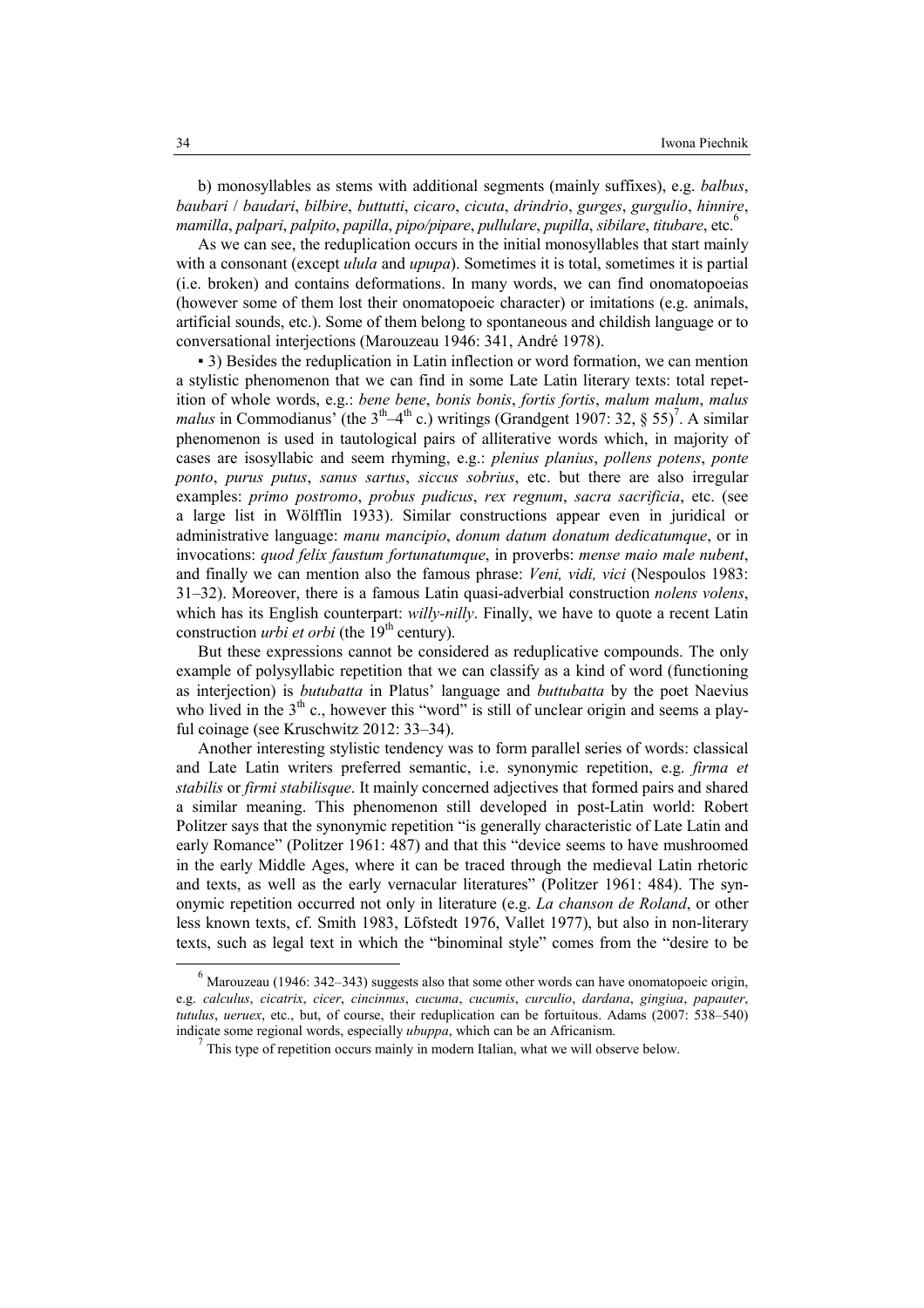exact, (...) even when the second word adds little to the meaning" (Politzer 1961: 486). The author states that the explanation of the increase of this phenomenon is in

the Germanic-Romance and Latin-Romance bilingualism or quasi-bilingualism which characterized the linguistic situation of the Romance countries in the centuries preceding the emergence of written Romance. This bilingualism, which resulted in the acceptance of Germanic words in Romance languages and the creation of 'learned' vocabulary, not only furnished many of the synonyms used in synonymic repetition, but laid the foundation for the effectiveness of such repetition as a stylistic device. (...) Many of the doublets contain one term which has no direct popular descendant in Romance and must have been the learned or 'prestige' member of the binominal, while the other is continued in Romance and must have been the popular member, the one that was more widely understood and carried the real meaning of the phrase (Politzer 1961: 487).

Moreover, we can call Romans very conservative as far as their language form is concerned. We know that Latin language games were very limited: they were rather stylistic than morphological:

D'abord les jeux de langage et les manipulations verbales sont moins développés dans la Rome antique qu'auparavant en Grèce (...) De nombreux types de jeux n'existent pas en latin (ainsi la contrepèterie), et souvent ceux qui existent n'ont pas de dénomination propre, preuve qu'ils ne sont pas bien reconnus.

Ensuite ces jeux de langage interviennent principalement dans les vers, ce qui s'explique, sans doute, par le fait que le rythme du vers possède pour une oreille latine, même peu cultivée, une valeur incantatoire dont nous n'avons plus guère idée. D'autre part, de tout temps la virtuosité formelle s'exprime de préférence dans le cadre métrique. (Wolff 2001 : 333)

Romans were focused on aestheticism and order, even in a language. Words were used more like vehicles for the meaning that had importance as the famous (rhyming!) proverb stated: *Nomen omen*. Words carried a powerful meaning, and Romans seemed very superstitious about this side of the language, which they kept with precaution: "la valeur d'exorcisme de la répétition de sonorités allitératives et de syllabes identiques est bien attestée dans la magie" (Wolff 2001: 330). Of course, in some texts, one can find a few examples of the compound adjectives, constructed on the basis of the Greek model, but generally, the world of words remained intact:

Il apparaît que les Romains sont plutôt réfractaires au ludisme verbal gratuit (...). En revanche, ils ne répugnent pas à dépasser la fin assignée en premier lieu aux lettres et aux mots, quand la chose se justifie ou s'explique. Ils admettent notamment qu'un énoncé ait plusieurs niveaux de signification, et c'est même là une des bases des craintes supersticieuses (Wolff 2001 : 334).

This attitude explains why Latin preferred to play with phrases or, better, with verses and metrics, but not with single words or morphemes as meaningful units. As far as Latin word-formation is concerned, only monosyllables were reduplicated. Sometimes, mainly in poetry, whole disyllabic words were occasionally redoubled, however they did not constitute of lexicalised items. Of course, the so called "Vulgar Latin" which existed in many versions in different social and geographical places seems less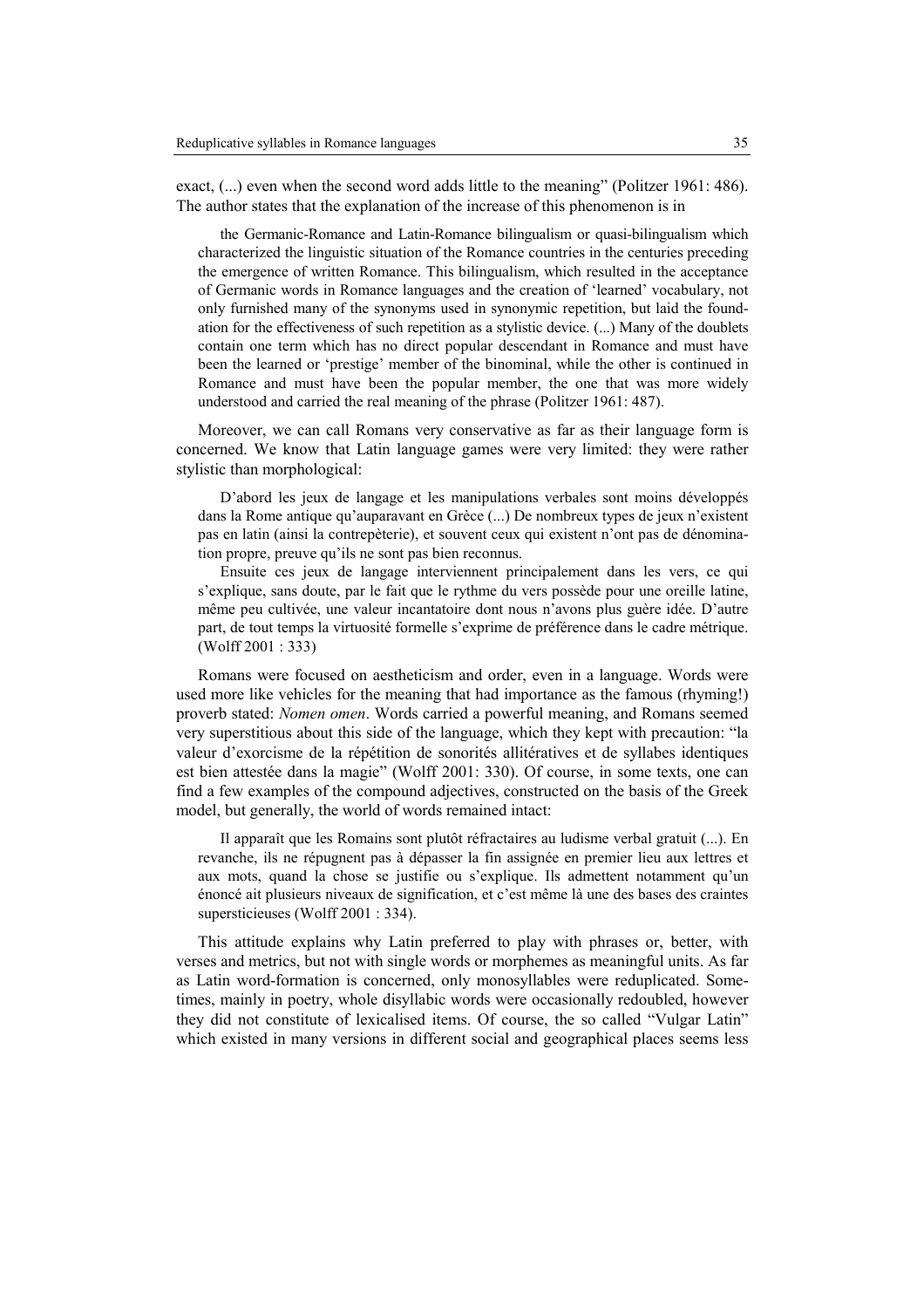restricted and "mathematical"<sup>8</sup>. Now we can see different blends of Latin and local substrates in Romance languages that show interesting tendencies on the matter.

# ROMANCE LANGUAGES<sup>9</sup>

## ■ **FRECH**

Some of the reduplicated segments are children's words or repeated onomatopoeias expressing iterative meanings. Here, we quote not only words, but also adverbial idioms that have already been lexicalised.

### **Monosyllables**

a) total reduplication: *baba*, *barbare*, *bébé*, *bibi*, *blabla*(*bla*), *bobo*, *bonbon*, *bouiboui*, *caca*, *cancan* 10 , *chichi*, *chouchou*, *coco*, *coin-coin*, *concon*, *coucou*, *couscous*, *cracra*, *cricri*, *crincrin*, *cucul*, *cui-cui*, *dada*, *dare-dare*, *dodo*, *dondon*, *doudou*, *fifi*, *flafa*, *flonfon*, *foufou* / *fofolle*, *froufrou*, *gaga*, *glinglin*, *glouglou*, *gnangnan*, *gnognot*, *gogo*, *grigri*, *hip-hip*, *jojo*, *joujou*, *kifkif*, *kiki*, *lolo*, *loulou*, *lulu*, *mémé*, *mimi*, *murmure*, *nana*, *néné*, *nénette*, *nounou*, *ouah ouah*, *passe-passe*, *pin-pon*, *pioupiou*, *papa*, *pépé*, *pépée*, *pipi*, *planplan*, *pompon*, *pousse-pousse*, *quinquin*, *ronron*, *sosot*, *sou-sou*, *tactac-tac*, *tam-tam*, *tchin-tchin*, *tata*, *teuf-teuf*, *titi*, *tintin*, *toc-toc*, *tonton*, *toto*, *touchetouche*, *toutou*, *train-train*, *tran-tran*, *très-très*, *trou-trou*, *tsoin-tsoin*, *tutu*, *yéyé*, *youyou*, *zizi*, *zinzin*, *zozo*, *yéyé*, *yoyo*, *youyou*, etc.

We can also mention a rhyming adverbial idiom: (*à la*) *saint-glinglin*, although its monosyllables are not symmetrically set up.

In many cases, for onomatopoeic use, these redoubled segments represent iterative sounds. Other segments have rather diminutive meanings, but also they may decrease the strength of the full form of an adjective, e.g. *foufou* 'light-headed' < *fou* 'mad' (Morin 1972: 98), or to intensify the meaning, e.g. *très-très* 'very-very' < *très* 'very'.

In the majority of these examples, syllables are open. Indeed, Pohl (1964–1965: 216) observes: "Les mots français formés d'une seule double syllabe fermée sont peu nombreux et plusieurs d'entre eux sont d'origine étrangère", e.g. French *kifkif* (*kif-kif*) from Arabic ('like-like' or 'as-as').

The class of reduplicated monosyllables ("echo-words') is open and very productive in French, mostly in colloquial language. We have to note also, that monosyllabic total reduplication is very productive in French childish language as well as in slang (argot), which often uses apocope and aphaeresis, e.g.: *coco* < *communiste*, *cracra* < *crasseux*,

 $\overline{a}$ 

 $8^8$  Carnoy (1917b), describing the reduplication of consonants in Vulgar Latin (a spontaneous and emphatic phenomenon which occurred very often in this language), states: "we thus have reasons to believe that Vulgar Latin was very creative and very emotional, as is, after all, generally the case with popular languages" (Carnoy 1917b: 47). Similar observations are in Meillet (1928: 166–169 and Juret 1937: 13–14). These tendencies to expressivity of Vulgar Latin flourished in early Romance languages and are still visible in modern Romance languages, although rather in pronunciation (see for French: Frei 2011 (1929), and for Italian: Spitzer 1922).

<sup>&</sup>lt;sup>9</sup> Here, we do not distinguish variants of Romance languages and their dialects.

<sup>10</sup> In the meaning 'danse' it comes from Fr. *canard* 'duck'. In the meaning 'rumours, gossip' it comes directly from Lat. *quanquam* 'although' – almost exactly reduplicated word which became perfectly reduplicated in French.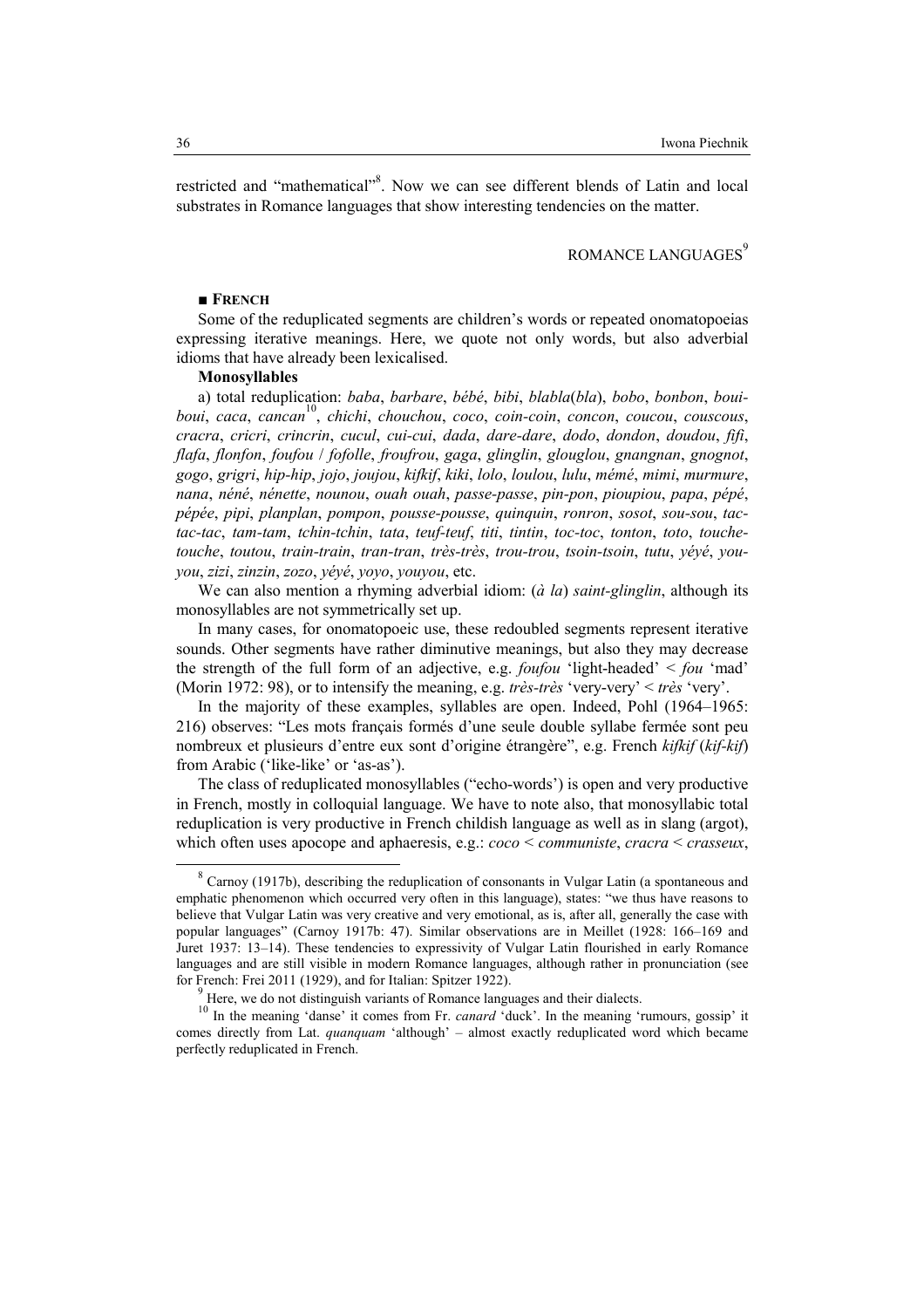$\overline{a}$ 

*dicdic* < *indicateur de police*, *fanfan* < *enfant*, *gengen* < *argent*, *leurleur* < *contrôleur*, *ziczic* < *musique*, *zonzon* < *prison*, etc.

b) total reduplication with an additional element: *bébête*, *bibine*, *béni-oui-oui*, *bobonne*, *Bubul*, *cacarder*, *chochotte*, *cocotte*, *fifille*, *gnognotte*, *mémère*, *mimique*, *moumoune*, *moumoute*, *mumuche*, *nanar*, *nounours*, *nénette*, *papaphar*, *pépère*, *pépette*, *popote*, *popotin*, *poupoule*, *quéquette*, *raplapla*, *riquiqui*, *rococo*, *rototo*, *scrogneugneu*, *tacatac*, *tête-à-tête*, *tétère*, *titiller*, *tralala*, *tuture*, *zézayer*, *zozoter*, etc.<sup>11</sup>

Some of the reduplications are of onomatopoeic origin, while others are one redoubled word in order to represent a symmetrical movement or symmetrical relation. The Latin tradition to repeat monosyllables is continued: sometimes whole words (*bonbon* < *bon*, *nounours* < [*un*] *ours*), but in the majority of cases these redoubled monosyllables (alone or with an additional element) come from initial syllables, e.g. *dodo* < *dormir*, *joujou* < *jouer*/*jouet*, *pipi* < *pisser*, in childish language; rarely from final syllables, e.g. *toto* < *auto*.

This phenomenon of the monosyllabic reduplication occurs also very often in French culture in affectionate language among relatives and friends in order to create diminutive, hypocoristic forms. It can be the total reduplication, e.g. *jojo* < *joli* 'pretty', *fifi* < *fils* 'son', or with an additional element and this type is very productive, e.g.: *fifille*  $\le$  *fille* 'daughter', etc. Scullen (2002) states that the first reduplicated syllabe is open:  $C(C)V$ , but the second can take a consonant. The author gives also rare (hardly known) examples: *gégé* < *général*, *gnéegnée* < *araignée*, *phantphant* < *éléphant*, *soso* < *socialiste*, *titi* < *artilleur*, and *baballe* < *balle*, *gogomme* < *gomme*, *jujupe* < *jupe*, *popomme* < *pomme*, *siesiette* < *assiette*, *tatasse* < *tasse*, *véverre* < *verre*, etc.<sup>12</sup>

The same in first names: *Cri-cri*/*Chrichri* < *Christine*, *Jojo* < *Joseph*, *Lili* < *Liliane*, *Lulu* < *Lucien*, *Mimi* < *Michel*, *Fifi* < *Philippe*, etc. And it may also occur with middle or final syllables, e.g. *Bébert* < *Albert*/*Gilbert*, *Dédé* < *André*, *Gégène* < *Eugène*, *Lolotte* < *Charlotte*, *Titine* < *Christine*, *Toto* < *Antoine*, *anard* < *Bernard*, *ini* < *Véronique*, etc. (for more examples, see e.g. Plénat 1984, 1991, 1999).<sup>13</sup> Diez (1851: 398) noted in French dialects such examples of diminutives mostly in the first syllables: *Babarpe* < *Barbara*, *Bébéle* < *Isabelle*, *Chachale* < *Charles*, *Dédéfe* < *Joseph*, *fréfrére* < *frère*, *cocoche* < *cochon*, *boboche* < *bosse*, etc.<sup>14</sup>

c) partial reduplication (exchange of vowel or consonant): *bim-bam*(*-boum*), *clicclac*, *cocu*, *cric-crac*, *cric-croc*, *dodu*, *flic-flac*, *flic-floc*, *fric-frac*, *maman*, *micmac*, *nanan*, *pêle-mêle*, *pif-paf*(*-pouf*), *pique-nique*, *ric-rac*, *tic-tac*, *tirelire*, *trictrac*, *vaul'eau*, *zigzag*, etc. Some of them exist only in derivative forms: *chuchoter*, *roucouler*, *zinzinuler*, etc.

<sup>11</sup> In the examples like *bébête*, *mémère*, *pépère* and *véverre*, the reduplication is not quite total, because of the difference between *é* [e] and *ê/è* [ε], but here we consider them equally.

<sup>12</sup> Scullen (2002: 184) notices also an interesting thing: *fils* 'son' > *fifi*, but not \**fifils*, although *fille* 'daughter' > *fifille*. Similarly: *frère* 'brother' cannot undergo reduplication (\**fréfrère*).

The second productive way to create hypocoristic forms of first names is apocope. They are mostly disyllabic, e.g. *Domi* < *Dominique* (see Plénat & Solares Huerta 2006). However, monosyllabic apocopated forms occur rarely in French, but very often in English.

<sup>14</sup> Diez points out that such diminutive forms do not occur in Italian and Spanish. However we can find them in Portuguese, what we will see below.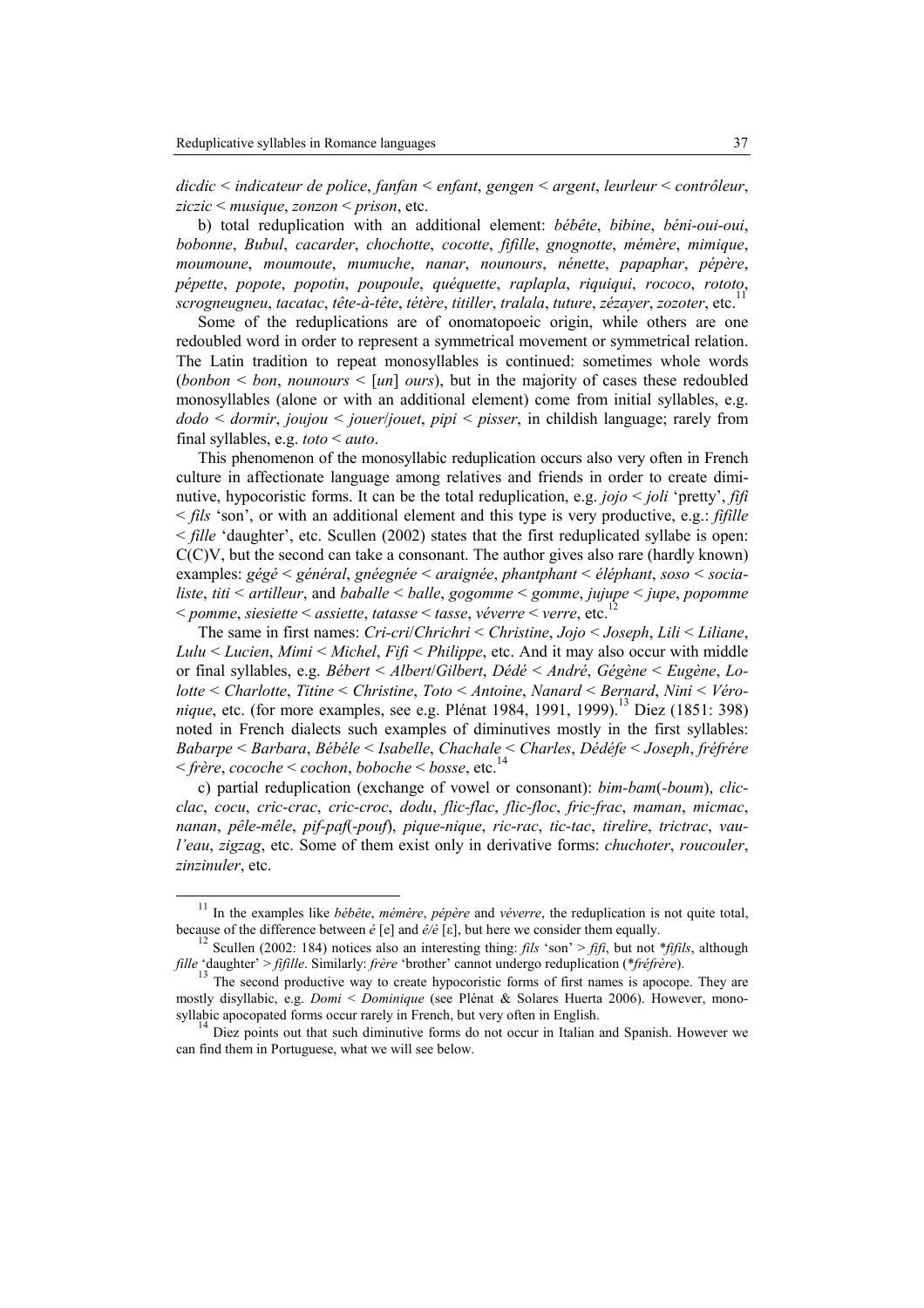d) partial reduplication with and additional element: *bric-à-brac*, *cancaner*, *hallali*, *papouille*, *patapouf*, *patatras*, *rantanplan*, *ratatouille*, *ric-à-rac*, *tatine*, *tatouille*, etc. **Polysyllables**

a) total reduplication: *areu areu*, *guili-guili*, *gouzi-gouzi*,

b) partial reduplications: *bredi-breda*, *cahin-caha*, *charivari*, <sup>15</sup> *couci-couça*, *mamie/ mammy*, *méli-mélo*, *papi/papy*, *patati-patata*, *prêchi-prêcha*, *taratata*, *tati/tatie*, *tohubohu*, etc.

Darmesteter (1894: 236) says that dialects in France are very rich in such formations and he gives examples from West-North: *bari-bara*, *bouli-boula*, *bourin-boura*, *bredique-bredoque*, *mochi-mora*, *rif-raf*, *ni rim ni ram*, *berdif-berdouf-berdaf*, etc.

We can find a few borrowings: *coco*, *hip-hop*, *papaye*, *patate*, *ping-pong*, *tam-tam*, *tchin-tchin*, *tohu-bohu*, *tsé-tsé*, *yéyé*, *yoyo*, *youyou*, *fifty-fifty*, etc.

Some reduplicative stems also occur in derivation (sometimes without original reduplicated combination): *boubouler*, *cocotter*, *susurrer* (< Lat.), *ululer* (< Lat.), *zézayer*, *zozoter*, etc.

Reduplicated polysyllables (mostly disyllabic) are in French quite numerous and developed rather independently from Latin. Probably, it occurred thanks to the Germanic influence and language games in literature in the  $15<sup>th</sup>-16<sup>th</sup>$  centuries (especially Rabelais whose vivid and rhyming neologisms are famous).

Let's note that in French, like in other Romance languages, some words are repeated in order to represent a gradation in time, e.g. *grand-grand-père*, *arrièrearrière-grand-père*, *avant-avant-hier*, *après-après-demain*, etc. These words can not only be redoubled, but also repeated many times.

In the partial reduplication of monosyllables and polysyllables, we can often see an apophony *i-a* (e.g. *flic-flac*, *patati-patata*).<sup>16</sup> This alternation is visible in other Romance languages and, in general, in Indo-European languages (see Pohl 1964–1965, Diez 1851, Grammont 1970, Carnoy 1917a).<sup>1</sup>

Sometimes whole words are repeated, but this phenomenon is syntactical, e.g. *ami ami*, *joli joli*, *copain copain*, *donnant donnant*, *moitié moitié*, *vite vite*, etc. These pairs are not lexicalised, so it is simply a syntactical (or rather stylistic) repetition; hence we don't call it reduplication.

In French, there are also rhyming binomials, which are rather monosyllabic: *comme que comme*, *coûte que coûte*, *du tac au tac*, *les tops et les flops*, *au fur et à mesure*. Or not quite as rhyming, but still monosyllabic: *ses cliques et ses claques*, *peu ou prou*, etc.

### ■ **SPAISH**

 $\overline{a}$ 

About Spanish reduplicative words, we have an excellent study by Paul M. Lloyd (1966) who was probably the pioneer in this subject. See also Rodríguez Guzmán (2011), who quotes a lot of onomatopoeic combinations, some of them became lexicalized

<sup>&</sup>lt;sup>15</sup> It is interesting, that it comes from Latin *caribaria* 'headache', and this from Greek.

<sup>16</sup> This alternation occurs often also in binomials, e.g.: *deci delà*, *deçà delà*, *par-ci par-là*, etc. But other alternations are possible too, e.g. *de bric et de broc*. Sometimes, we can also observe a trio: *i-a-u*, e.g. *bim-bam-boum* ou *pif-paf-pouf*.

<sup>17</sup> Carnoy (1917a) tried to show a phonosymbolic value of such vocalic alternations still in Vulgar Latin.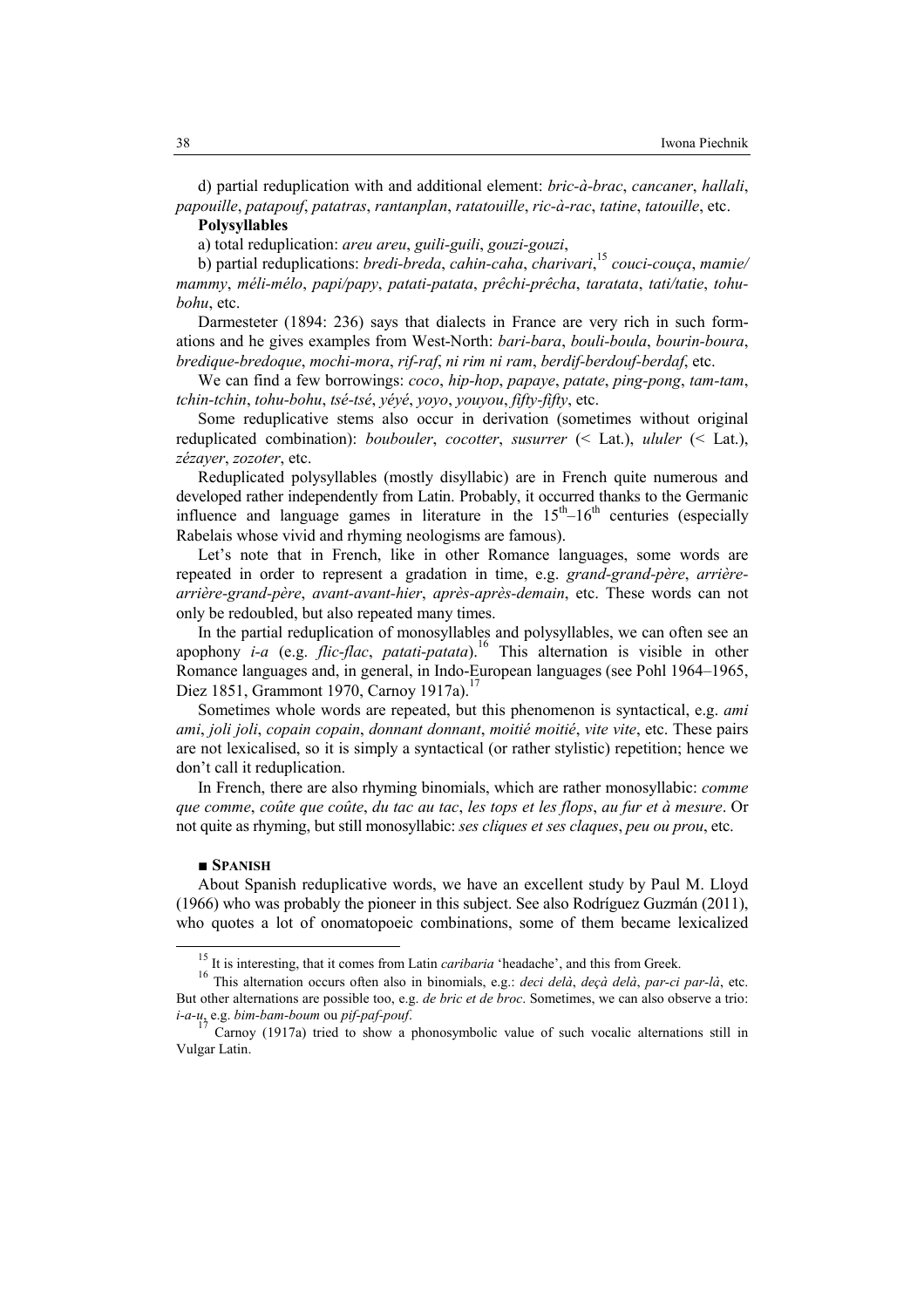words (Rodríguez Guzmán 2011: 130), which we will also quote here. The Spanish inventory of repetitive words is very rich.

### **Monosyllables**

a) total reduplication: *borbor*, *chachachá*, *chocho*, *chun-chun*, *cucú*, *guagua*, *ronrón*, *runrún*, *tic-tic*, *tran-tran*, *trun-trun*, *trus-trus*, *tuntún*, *yuyu*, *zunzún*, etc.

b) partial reduplication: *chischás*, *chucho*, *cuco*, *flim flam*, *flin-flon*, *gago*, *lelo*, *memo*, *pimpampum*, *rinrán*, *ris-rás*, *tamtan*, *tictac*, *zazo*, *zigzag*, etc.

c) with an additional element: *gárgara*, *pelele*, *retintín*, *telele*, *titillar*, etc.

Here, we have to mention also hypocoristic forms of the first names that we can classify under three types: 1) total reduplication (*Coco* < *Socorro*, *Meme* < *Mercedes*, *ana* < *Susana*, *Viví* < *David*, etc.), 2) partial reduplication, which is the most popular (*Checho*/*Queco* < *Sergio*, *Lela* < *Adela*, *Memo* < *Guillermo*, *Tita* < *Cristina*, *Tuto* < *Arturo*/*Augusto*, etc.), 3) with an additional element at the end (*Pipina* < *Josefina*, etc.). For more examples, see Plénat 2003.

Some monosyllabic repetitions of onomatopoeic origin occur mostly or only in derived words, e.g. *cacarear*, *cuchichear*, *borbotar*, *murmurar*, *ronronear*, *tartamudear*. They can be total or partial.

## **Polysyllables**

a) total reduplication: *bullebulle*, *chano chano*, *correcorre*, *gorigori*, *picapica*, *riqui-rriqui*, *roco-roco*, *taca-taca*, *tampa-tampa*, *tapa-tapa*, *tepe-tepe*, *tucu-tucu*, *zápele-zápele*, *zarra-zarra*.

b) partial reduplication: *ajilimójili*, *china-chana*, *chipa-chapa*, *chipichape*, *chiplichapla*, *chípala-chápala*, *chirlo-mirlo*, *gila-jala*, *pichí-pichá*, *recotín-recotán*, *regulínregulán*, *rifa-rafa*, *rifarrafa*, *rifirrafe*, *ringo-rango*/*ringorrango*, *riquirraque*, *socoquínsococán*, *tambarimba*, *timbirimba*, *tipa-tapa*, *tipi-tapa*, *típili-tápala*, *tiqui-taca*, *tiquismiquis*<sup>18</sup> , *trica-traca*, *trícala-trácala*, *trípala-trápala*, *trípali-trápala*, *triqui-traque*, *trochemoche*, *zímbili-zámbala*, *zimpi-zampa*, *zimpli-zampla*, *zipizape*, *zíquirri-zácarra*, *zirri-zarra*, *zírripi-zárrapa*, *zírriqui-zárraca*, *zirrís-zarrás*, *zurdiburdi*<sup>19</sup> , *zurdiburi*, *zuriburdi*, *zurriburri*, *zurriburu*.

c) with an additional element at the beginning or between two "pairs" which lose their "mirror image", according to Lloyd, e.g.: *chá(n)-charas-máncharas*, *ciquiricata*<sup>20</sup> , *erre-que-erre*, *rembambaramba*, *rongacatonga*, *teque-que-teque*, *tetelememe*, *tintirintín*, *trícolo-traco*, *zagalagarda*, etc.

Lloyd quotes also a few words found in Aragon and Navarre. They are based mostly on independent morphemes and have two suffixes (diminutive + verbal): *tontíntonteando*, *malín-maleando* (or *malimalaindo*), *garri-garreando*, *cojín-cojeando* (or *coji-cojeando*).

Moreover, we can find a lot of polysyllabic reduplications in Spanish riddles, e.g. "*Tínguili-tínguili*, está arriba, *tóngolo-tóngolo*, está abajo, si *tínguili-tínguili* se cayera, *tóngolo-tóngolo* se lo comiera" (Serna 2001: 40).

 $\overline{a}$ 

<sup>18</sup> From Lat. *tibi mihi*, with a suffixoid *-s*.

<sup>&</sup>lt;sup>19</sup> This word and three others are probably related to the Basque *zurruburru*, "but even here an expressive origin is possible" (Lloyd 1966: 139).

<sup>20</sup> Lloyd assumes that it can be a mixture of *cirimonia* and *acato*.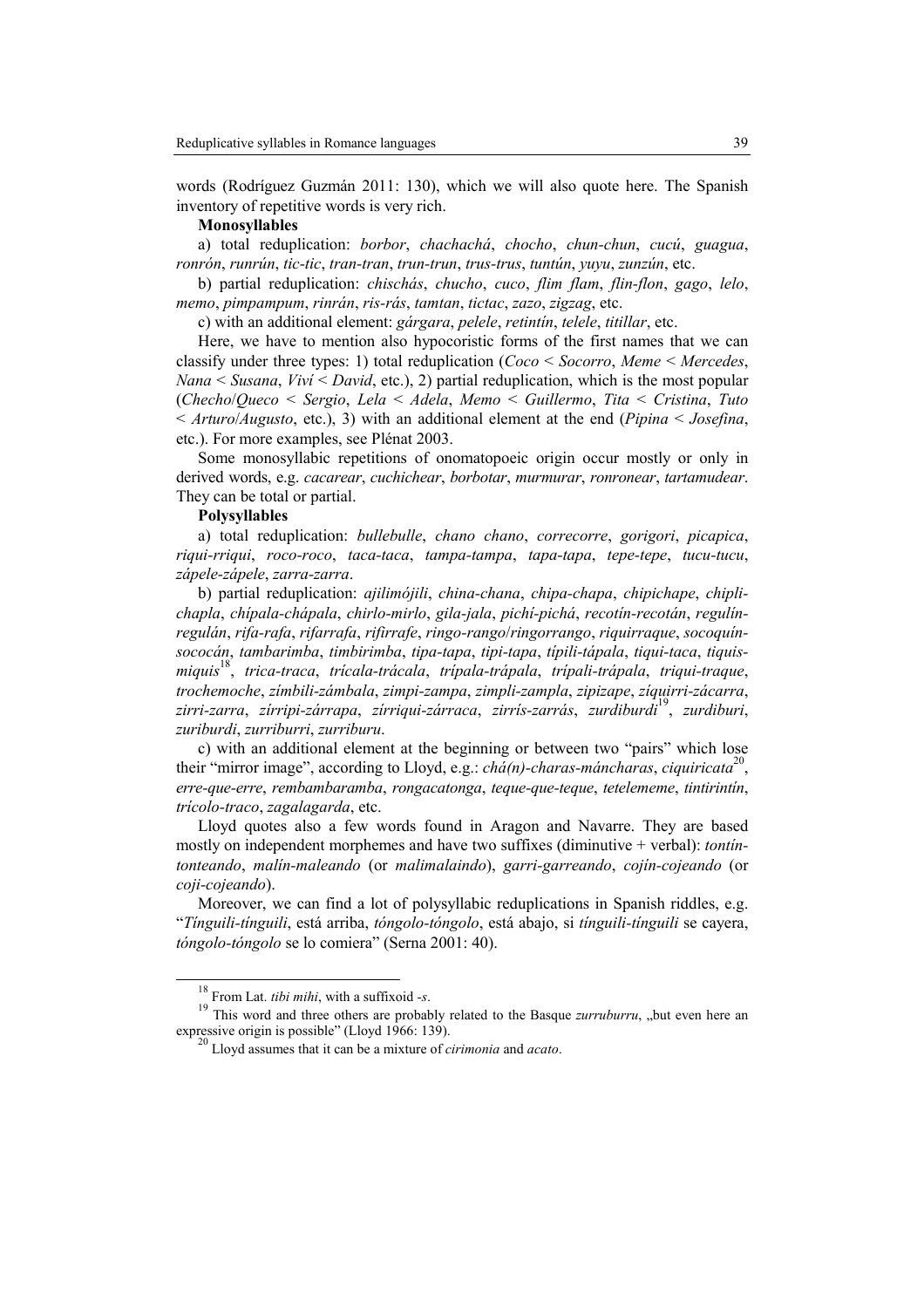As we can see, the commonest reduplication in Spanish is polysyllabic and contains the *i-a* alternation (that occurs in other Romance and Indo-European languages). Some reduplicative polysyllables have variants with the endings *-li*/*-la*, *-pi*/*-pa*, *-qui*/*-ca*. An exact rhyme is not very important nor alternation of the initial consonant. Lloyd (1966: 140) points out that in Spanish reduplicative words, the "consonants favored" are the voiceless occlusives /p, t, k/, the affricate / $\zeta$ / and the vibrants /r/ (short and long variants).

In Spanish, there are also syntactic repetitions, that we can call simply reduplications, because they appear occasionally,<sup>21</sup> e.g. *guapa-guapa*, *café-café*, *días* y días, *libros y libros*, *dale que dale*, *anda que te anda*, or the type of verbal antepositions: *entender*, *entiendo* o *saberlo, lo sabe*, etc. (see Escandell Vidal 1991: 72–78).

Moreover, in Spanish we can find a lot of binomials (also called "twins"). They rhyme completely, e.g. *oro y moro*, *oxte y moxte*, *su alma en su palma* (see Morawski 1927, 1929, 1937); or partially with the frequent alternation *i-a*, e.g.: *aquí-acá*, *allíallá*, *así o asá*, *caco y cuco*, *de pe a pa*, *del tingo al tango*, *del timbo al tambo*, *de la Ceca a la Meca*, *ni fu ni fa*, *por aquí y por allá*, etc. They are probably more numerous than in French. Most of them are polysyllabic.

Finally, we also have to mention a phenomenon typical for Spanish: *iitaniáfora*<sup>22</sup> – a kind of nonsense utterance with word-play, where reduplications, alliterations and assonances occur very often. The meaning is not so important (in most cases, words are neologisms without a precise semantic background), because the main role is for euphonious combinations of sounds. It can be compared to the poem *Jabberwocky* by Lewis Carroll. For more, see Eguren Gutiérrez (1987).

## ■ **CATALAN**

 $\overline{a}$ 

### **Monosyllables**

a) total reduplication<sup>23</sup> : *bobò*, *boi-boi*, *bub-bub*, *bum-bum*, *but-but*, *cloc-cloc*, *coco* (< *onclo*), *coc-coc*, *fofo*, *fru-fru*, *gloc-gloc*, *gluc-gluc*, *gug-gug*, *iaia* (< *àvia*), *mama*, *mèu-mèu*, *ning-ning*, *nono*, *nonó*, *non-non*, *nyam-nyam*, *nyau-nyau*, *nyec-nyec*, *nyeunyeu*, *nyic-nyic*, *oi-oi*, *papa*, *papà* (< French *papa*), *pipi*, *pipí*, *piu-piu*, *pom-pom*, *quicquic*, *rau-rau*, *rum-rum*, *taf-taf*, *tam-tam*, *tatà*, *tau-tau*, *toc-toc*, *txutxú*, *viu-viu*, *xauxau*, *xim-xim*, *xiuxiu*, *xup-xup*, *zing-zing*, *zub-zub*, *zum-zum*, etc.

b) partial reduplication: *caco*, *coca*, *clic-cloc*, *cric-crac*, *cuca*, *dida*, *flist-flast*, *fofo*, *lelo*, *ning-nang*, *nyanyo*, *nyenyo*, *nyonya*, *papu*, *pupa*, *pif-paf*, *pim-pam*, *ping-pong*, *popa*, *tic-tac*, *tric-trac*, *trip-trap*, *tris-tras*, *xip-xap*, *xuixo*, *zig-zag*, *zim-zam*, *zis-zas*, etc. Most of them are of onomatopoeic origin. However, there are also a lot of hypocoristics: *conco* < *onclo*, *tates* < *sabates*, *teta* < *germaneta*, etc. (see Cabré Monné 2002: 912).

c) partial reduplication with an additional element: *babau*, *cacau*, *cocou*, *cricric*, *cucut*, *frifrit*, *gadagang*, *nonou*, *nyanyo*, *nyonya*, *patapam*, *pataplaf*, *pataplam*, *puput*, *quiquic*, *titit*, *titiu*, *tutut*, etc. Maybe, we can include in this section also: *badabam*,

<sup>21</sup> Above, we could see a similar construction in French, it exists also in Portuguese, but we can find the same phenomena abundantly in Italian (see below).

The word was invented by Mariano Brull (1891–1956), a Cuban poet whose main interest was to play with words and their sounds.

<sup>23</sup> We do not differentiate vowels: *a-à*, *o-ò*, *o-ó*, *u-ù*, *i-í*.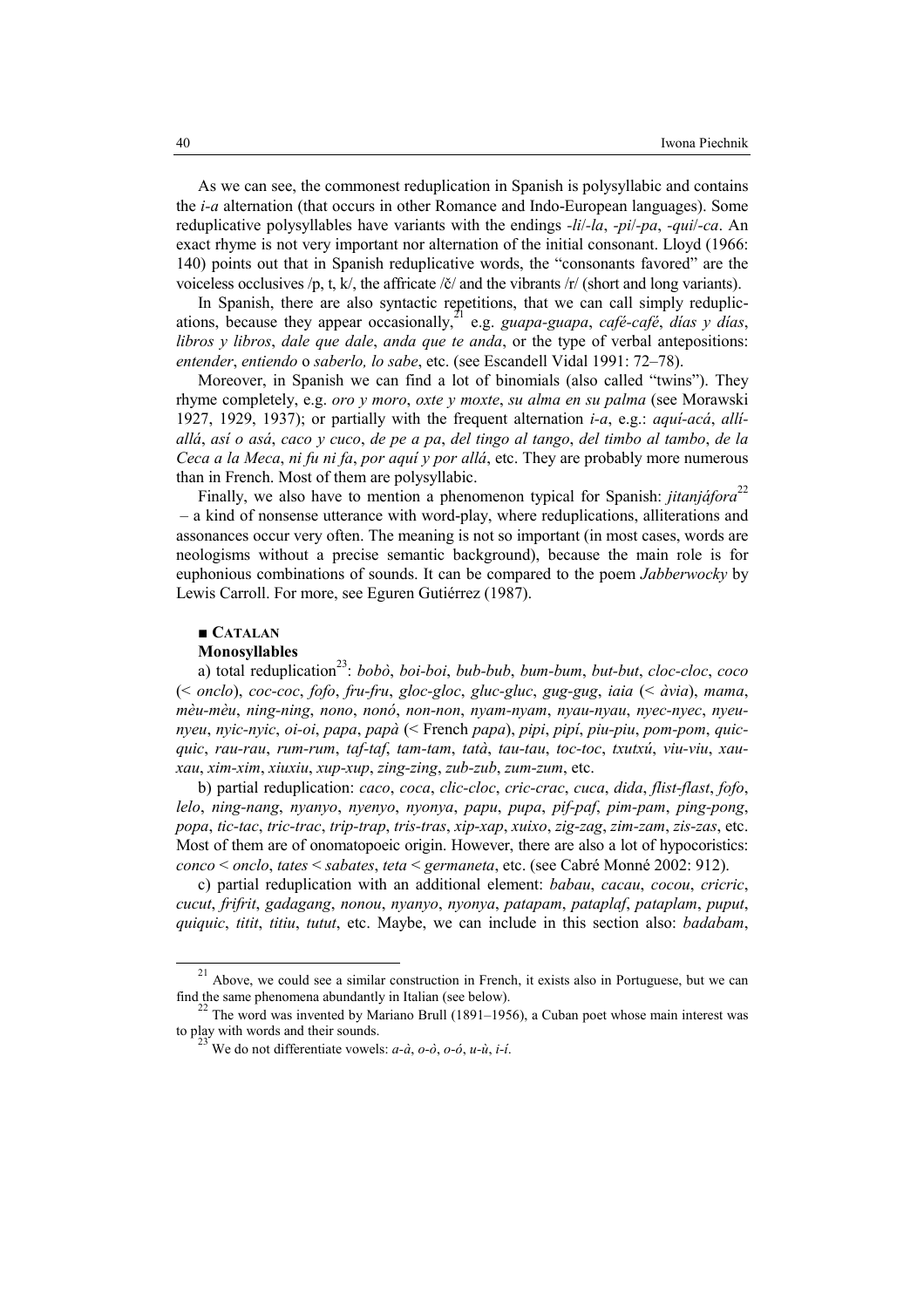*barrabum*, *catacrac*, *catacloc*, *catatxoc*, *marrameu*, *pataplof*, *patapuf*, *patapum*, *patatrap*, *patatxaf*, etc. (Cabré Monné 2002: 915–916), but in these examples it's difficult to discern a real reduplication (except vowels in the majority of cases): they are rather prefixed onomatopoeias (*cata-*, *pata-*, etc.).

Moreover, like in French, in Catalan there are symmetrical lexicalised adverbial idioms: *de bo de bo*, *a poc a poc*, *fet i fet*, etc. Their elements are monosyllabic that become more expressive, when they are repeated in polysyllabic combinations.

Also, first names in hypocoristic forms are reduplicated monosyllables (which have been truncated from an original full form): *ina* < *Caterina*, *oni* < *Jeroni*, *Quico* < *Cisco*, *Toti* < *Jordi*, etc., as some others can be only monosyllabic: *Pep* < *Josep*, *Quic* < *Frederic*, *non* < *son*, etc.

## **Polysyllables**

a) total reduplication: *bitllo-bitllo*, *catxoc-catxoc*, *cricric-cricric*, *elis-elis*, *garagara*, *gori-gori, leri-leri*, *nyigo-nyigo*, *passa-passa*, *pica-pica*, *poti-poti*, *tol·le-tol·le*, *xano-xano*, etc.

b) partial reduplication: *badabim-badabam*, *balandrim-balandram*, *banzim-banzam*, *baliga-balaga*, *barliqui-barloqui*, *barrija-barreja*, *barrim-barram*, *barrip-barrop*, *barrija-barreja*, *cataclic-catacroc*, *catacric-catacrec*, *catric-catrac*, *catric-catrec*, *corimori*, *corre-corrents*, *farrigo-farrago*, *garranyiu-garranyau*, *nyigui-nyogui*, *patimpatam*, *patapim-patapam*, *patatim-patatam*, *patrip-patrap*, *patxip-patxap*, *pengimpenjam*, *ringo-rango*, *xerric-xerrac*, *xino-xano*, *xirimiri*, *ziga-zaga*, etc.

As far as the reduplication with an addition element is concerned, Cabré Monné (2002: 911) says that it occurs mainly in folk tales, placing it among syntactical occurrences. She quotes two sentences with examples: *camina que caminaràs*, *balla que balla*.

Finally, we have to mention that the purely syntactic repetition occurs in Catalan too: repeated words are rather polysyllabic: *treballa treballa*, *bonica bonica*, *fusta fusta* (Cabré Monné 2002: 911).

In Catalan, polysyllables are quite numerous. The frequency of the alternation *i-a* is similar to Spanish, French and other languages.

# ■ **PORTUGUESE**

## **Monosyllables**

a) total reduplication: *baba*, *babá*, *bebé*, *bobo*, *bobô*, *bombom*, *bumbum*, *caca*, *caicai*, *chacha*, *chachachá*, *chichi*, *chocho*, *coco*, *cocó*, *dada*, *dadá*, *dóidói*, *fifi*, *gogo*, *gogó*, *iaiá*, *ioió/ioiô*, *loló*, *mama*, *miau-miau*, *momo*, *múrmur*, *nana*, *papa*, *papá*, *pépé*, *pipi*, *piu-piu*, *põe-põe*, *pópó*, *rói-rói*, *tatá*, *tau-tau*, *teté*, *titi*, *tintim*, *titi*, *totó*, *tutu*, *vavavá*, *vóvó*, *vuvu*, *xexé*, *xixi*, *zão-zão*, etc. Most of them are of onomatopoeic origin or are the initial syllables of words serving as points of departure in familiar or childish language. For more examples of this type and others see a rich Brazilian corpus and study by Melo de Castro et al. 2001.

Diminutive forms of first names are based on monosyllables too: *Cacá* < *Carlos*, *Cici* < *Cecília*, *Didi* < *Benedita/Waldir*, *Dudu* < *Eduardo*, *Janjão* < *João*, *Lili* < *Alice*, *Lulu* < *Luís*, *Mimi* < *Emília*, *Vavá* < *Valter*, *Zeze/Zezinho* < *José*, etc. They can be initial, internal or final.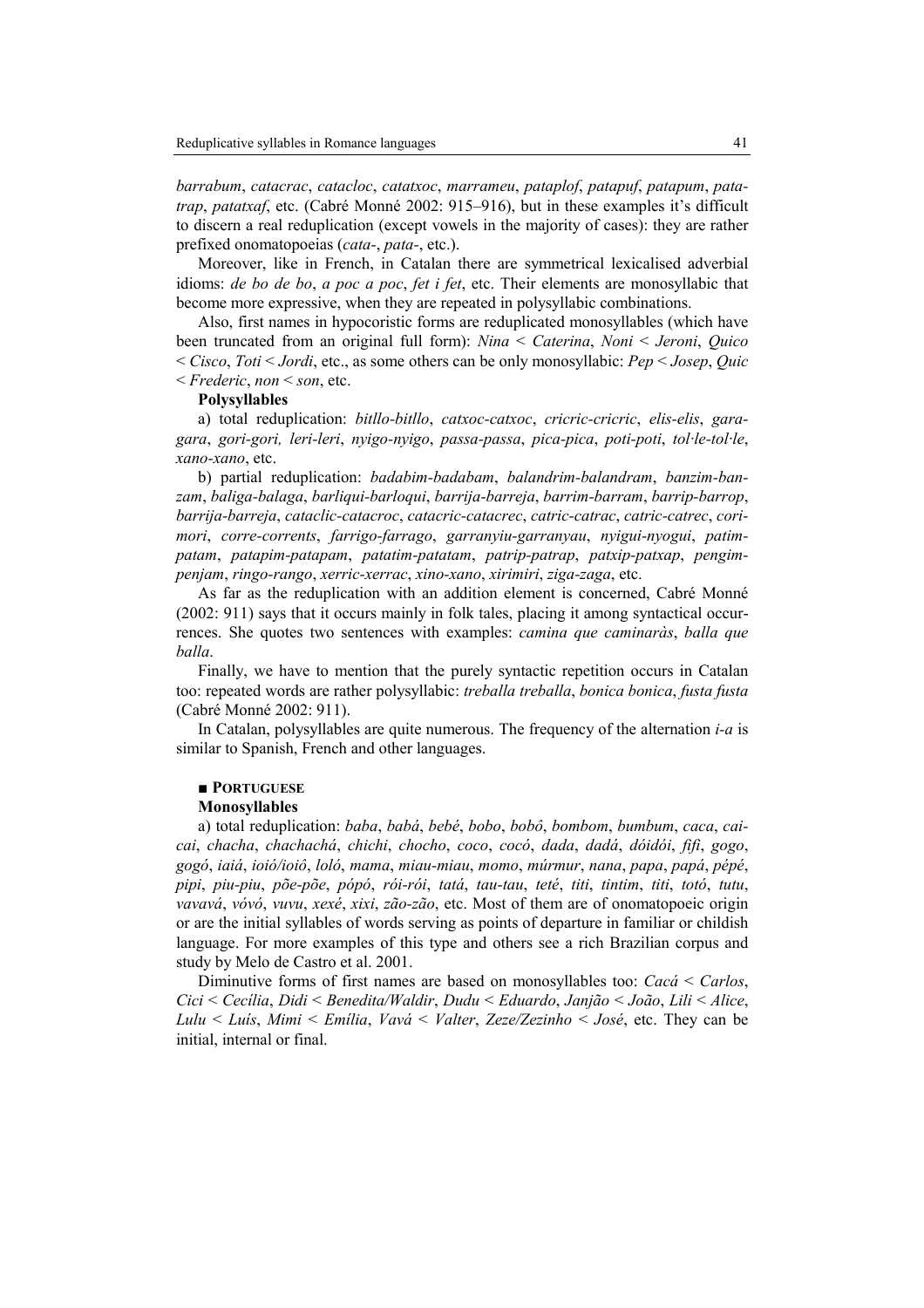In childish language, we can find the reduplication of internal syllables: *mimi* < *dormir*, *nhanhá* < *sinhá*, *nhonhô* < *senhor*, or final ones, e.g. *vovó/vovô* < *avó*, etc. Also with phonetic modifications and the very popular diminutive suffix: *dindinho* < *padrinho*.

b) total reduplication with an addition element: *murmúrio*, *sussurro*, *sururu*, etc.

c) partial reduplication: *chinfrim*, *gagão*, *mamãe*, *pepa*, *zunzum*, etc.

d) partial reduplication with an additional element: *cicio*, *farfalha*, *papai*, etc.

**Polysyllables**: only total reduplication: *agarra-agarra*, *bate-bate*, *beija-beija*, *bolebole*, *bule-bule*, *canta-canta*, *cheira-cheira*, *coça-coça*, *corre-corre*, *corrói-corrói*, *empurra-empurra*, *esconde-esconde*, *esfrega-esfrega*, *fecha-fecha*, *fede-fede*, *fogefoge*, *gile-gile*, *gira-gira*, *lambe-lambe*, *leva-leva*, *lufa-lufa*, *luze-luze*, *marche-marche*, *mata-mata*, *mela-mela*, *mexe-mexe*, *mija-mija*, *murre-murre*, *oba-oba*, *pega-pega*, *pisca-pisca*, *pinga-pinga*, *pula-pula*, *puxa-puxa*, *quebra-quebra*, *range-range*, *rasparaspa*, *reco-reco*, *rela-rela*, *rema-rema*, *roça-roça*, *rola-rola*, *ruge-ruge*, *serra-serra*, *teco-teco*, *tange-tange*, *ticotico*, *tiquetique*, *treme-treme*, *troca-troca*, *vira-vira*, *zirra*zirra, etc. Many of these words are in use mostly in Brazil: they come from verbs (e.g. *empurrar*, *esfregar*, *fugir*, *mexer*, *rugir*, *pegar*, *quebrar*, etc.) in the form of the 3<sup>d</sup> pers. sing. in the indicative. Note that they are reduplicated disyllables (the  $2<sup>d</sup>$  syllable is always open) which, in this new form, become nouns (in neutral register). <sup>24</sup> This derivational process is typically Brazilian and is very lively and productive (see Couto 1999 and Araújo 2002). However one has to admit the possibility that Brazilian Portuguese has a stronger tendency to creolization under the influence of Indian and African languages (see e.g. Araújo 2002: 80).

There are no examples of partial reduplication with polysyllables!

Moreover, there are also reduplicative borrowings (repeated monosyllables, in the majority of cases) that come mainly from French: *cancã* (< Fr. *cancan*), *chuchu* (< Fr. *chouchou*), *gagá* (< Fr. *gaga*), *lulu* (< Fr. *loulou*), *mamã* (< Fr. *maman*), *papá* (< Fr. *papa*), *pingue-pongue* (< Eng. *ping-pong*), *pompom* (< Fr. *pompon*), *tiquetaque* (< Fr. *tic-tac*), *ziguezague* (< Fr. *zigzag*), etc.

And let's mention a tendency to use binomials of monosyllabic verbs with the adverb of negation: *és-não-és*, *vai-não-vai*, *sai-não-sai*, etc.

Finally, we can say that in general, in European Portuguese, the most common reduplication is monosyllabic, and in Brazilian Portuguese it is polysyllabic.

## ■ **ITALIA**

 $\overline{a}$ 

In Italian, the most common reduplication is initial, but also internal:

**Monosyllables**, mainly with additional elements:

a) total reduplication: *arzigogolare*, *chicchiarata*, *chicchiari*, *cicisbeo*, *cucuma*, *cucuzza*, *peperone*, *pipistrello*, *riboboli*, *titillare*, etc.

b) partial reduplication: *chiacchierata*, *chiacchiere*, *torototela*, *torototà*, etc.

Already in the so called macaronic Latin (mixing medieval and Renaissance Italian with Vulgar Latin), we can find a lot of examples of monosyllabic reduplication: *tich* 

<sup>&</sup>lt;sup>24</sup> Let's note also that of course, in Portuguese, like in other Romance languages, the epizeuxis (syntactic repetition) is very frequent too, e.g.: *lindo lindo* 'very beautiful', *rico rico* 'very rich', etc.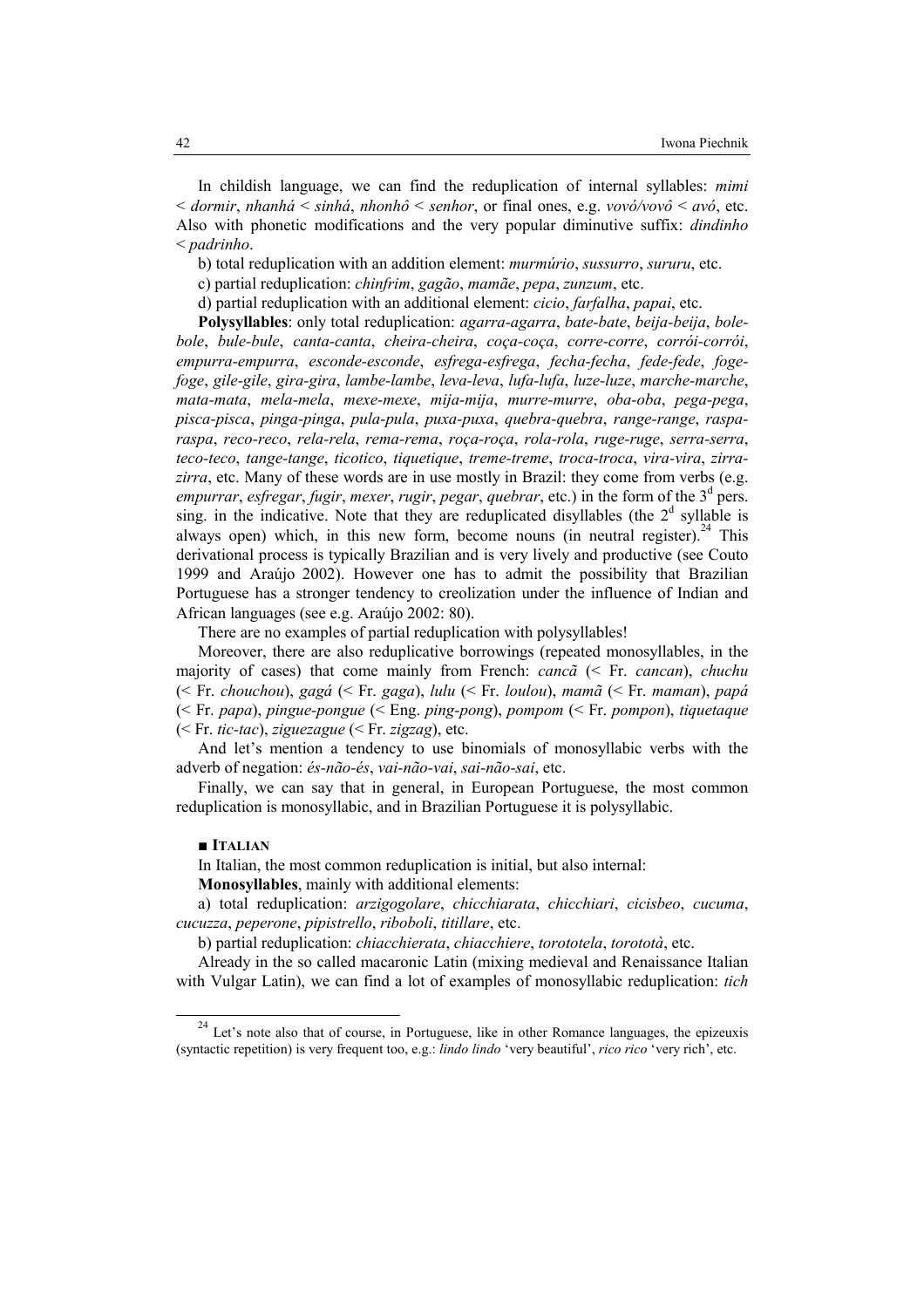*toch*, *buf bof*, *squarquarare*, *cicigare*, *tichi tich tichi toch*, *day day*, *bau bau*, *qua qua*, *cro cro*, *cu cu*, *che che*, *gnao gnao*, *be be*, *mucchiacchia*, *bre bre*, etc. (see more in Paoli 1959).

**Polysyllables**: total reduplication: *arraffa arraffa*, *battibatti*, *bolli bolli*, *cammina cammina*, *ciappa ciappa*, *compra compra*, *copia copia*, *corricorri*, *firma-firma*, *fuggifuggi*, *leccalecca*, *mangia mangia*, *parla-parla*, *piangi piangi*, *pigia pigia*, *piglia piglia*, *ruba ruba*, *scappa scappa*, *scozza-scozza*, *serra serra*, *spara spara*, *spendi spendi*, *spingi spingi*, *stringi stringi*, *tira tira*, *vendi vendi*, etc. All these quoted words are action nouns created on the basis of repeated verbal forms which lose their syntactic character being lexicalized. Anna M. Thornton (2008, 2009, 2010) assumes that these repeated forms in Italian are "descriptive imperatives" (or "narrative imperatives") in "metaphorical usage". Following Spitzer's (1951–1952) observations, Thornton states that often "instances of descriptive imperative are commands or exhortations used to direct sailing or battlefield maneuvers" (Thornton 2009: 237). These constructions have been attested already in the quotations of Neapolitan speech in the  $15<sup>th</sup>$  century. Such words can be written as a single word or with a hyphen, but most of them have a blank space between. These Italian lexical constructions having syntactic origins are exceptional in Romance languages and are certainly a post-Latin invention that appears occasionally.

Besides Italian, we can take a look at various dialects in Italy:

Diez (1851) quotes quite exactly total reduplication of monosyllables: *babà*, *bibì*, *bobò*, *brobrò*, *bubù*, *buba*, *boba*, *gogò*, *lolò*, *loulou*, *popò*, etc., and only a few of partially redoubled polysyllables, e.g. *gnignóon-gnignera*, *lillóon-lillera*, *ruffa-raffa*, *tippe-tappe*, etc.

Pohl (1964–1965: 213–214) analysed reduplicative words in a dictionary of one of the Italian dialect of Salentin in the Terra d'Otranto. He found there:

▪ monosyllables in total reduplication: *pi-pi-pi*, *piu-piu*, *prr-prr*, *pućć-pućć*, *puspus*, etc.

▪ polysyllables in total reduplication: *papapapa*, *papuddi-papuddi*, *pare-pare*, *pèripèri*, *pèzzi-pèzzi*, *pinguli-pinguli*, *pipi-pipi*, *pirrudi-pirrudi*, *pisse-pisse*, *pizzica-pizzica*, *prefatte-prefatte*, *pucia-pucia*, *pusa-pusa*, *pussi-pussi*, etc.

There are no partial reduplications here! Everything is very symmetrical. The explanation of this phenomenon is that people remaining closer to nature, use reduplication more often and more abundantly than others, so rural dialects in the country use generally more ludic vocabulary (Pohl 1964–1965: 214). We can see it, for example, in many African languages and other languages, which are spoken in not yet very industrialized societies.

Finally, as far as Italian is concerned, in this language a lot of repetitions are emphatic occasional constructions, not lexicalized words. Besides fortuitous rhymes in such expressions like *tutti frutti*, we can distinguish two types of non-morphological repetitions in Italian: "syntactic reduplication" (juxtapositional repetition of words for different purposes, especially for intensification or diminution, e.g. *bella bella* 'very beautiful') and "clausal reduplication" (repetition of clausal parts or of whole clauses). They can be ranged among syntactic-pragmatic means of expression. Their main purpose is to intensify interactions. It seems that both types express Italian emotionality.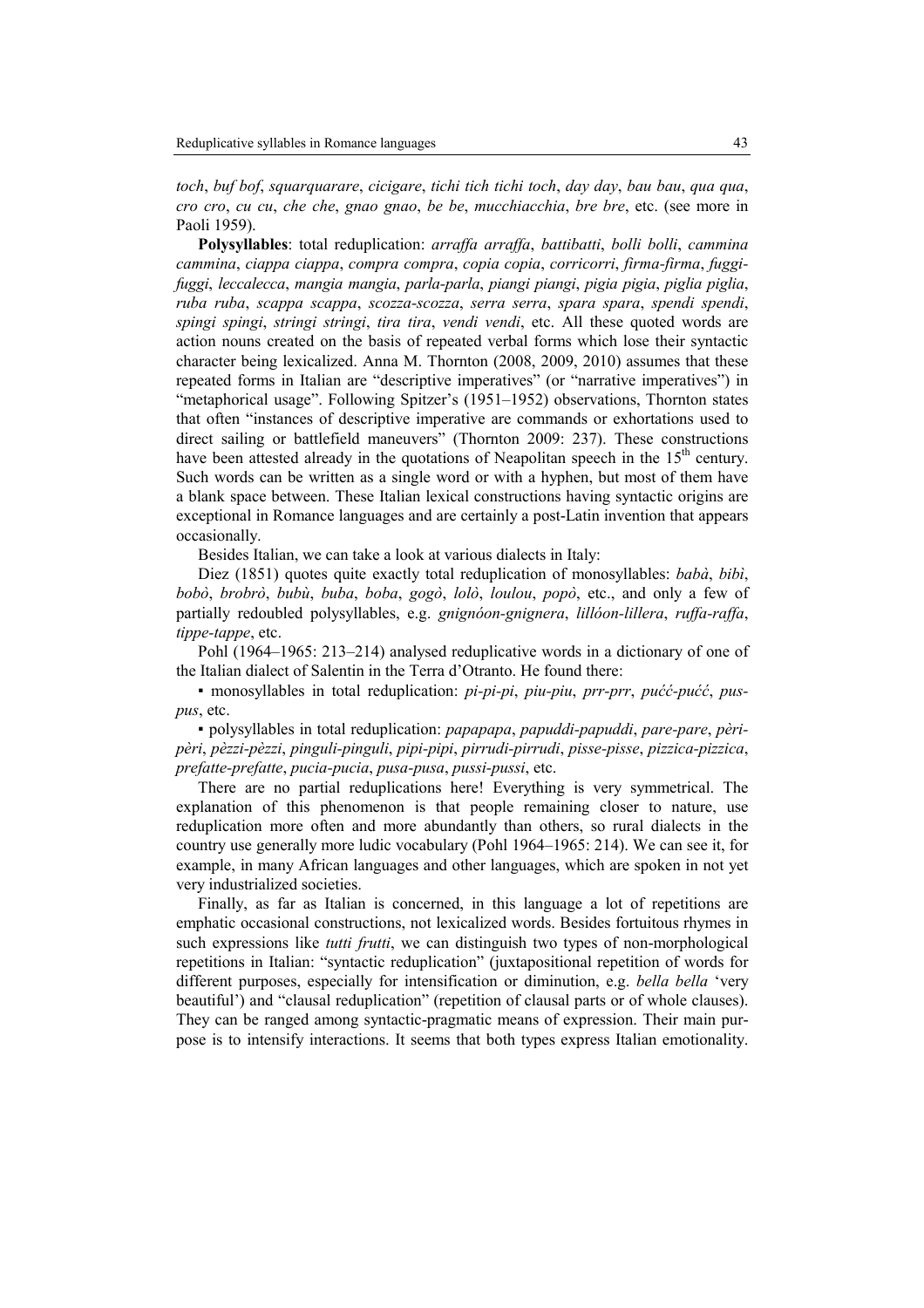We do not take it into account in this study, but we have to emphasise that the range of this phenomenon is the largest in the Italian communication culture, more frequent in the South than in the North of Italy (see Rainer 1983, Wierzbicka 1986 & 1991, Dressler & Merlini Barbaresi 1994).

# ■ **ROMANIAN**

In Romanian, reduplication seems a weak feature. Most of the indigenous repetitions (words or adverbial idioms) are of onomatopoeic origin. Except well known internationalisms *ping-pong* and *tam-tam*, there are also quite numerous reduplicative borrowings, in the majority of cases they come from Turkic, but also Bulgarian or Modern Greek.

# **Monosyllables**

Total reduplication: *baba*, *cioc-cioc*, *fîş-fîş*, *ham-ham*, *ham-hám*, *mama*, *papa*, *pîşpîş*, *tam-tam*, *ţîr-ţîr*, *ţurţur*, etc.

Total reduplication with an additional element: *chichineaţă*, *chichirez*, *chichiţă*, *cinci*, *ciuciulete*, *cocoş*, *get-beget*, *guguş*, *haide-hai*, *lemn-nelemn*, *şoşon*, *titirez*, *toto-dată*, *tutui*, *tutuială*, *tutuire*, *tutun*, *tutunărie*, *tutungerie*, *tutungiu*, *ţâţâi*, *ţâţâit*, *ţâţână*, *ţinţi*, etc. Sometimes these supplements are combined with nouns: *chichivară*, *ţiţivară*, *ciuciucîlţ*, etc. Ciobanu and Hasan (1970) call such combinations "interjections + substantives".

Partial reduplication: *aţâţat*, *buba*, *ceac-pac* (< Tc. *çatpal*), *cîr-mîr*, *dârdâi*, *hîr-mîr*, *hîrţ-scîrţ*, *huiduí*, *măr-păr*, *ping-pong*, *sus-pus*, *tic-tac*, *ţac-pac*, *ţarţam*, *ţilp-ţalp*, etc.

Partial reduplication with an additional element: *chiţivară*, *ţinţivară*, etc.

### **Polysyllables**

Total reduplication: *icrî-icri*, *nani-nani*, *scîrţa-scîrţa*, *scîrţai-scîrţai*.

Total reduplication with an additional element: *aure-maure*.

Partial reduplication: *calea-valea*, *cerceii-babei*, *chichiri-michiri*, *chirchiriţă-mirchiriţă*, *cigă-migă*, *cinci-opinci*, *ciugurele-mugurele*, *dinum-danum*, *gîrâ-mîră*, *haleabalea*, *halea-malea*, *harababură*, *handra-mandra*, *hara-para*, *harcea-parcea*, *hurduzburdúz*, *hurduf-burdúf*, *icru-icrî*, *mărac-sărac*, *mierte-fierte*, *nitam-nisam* / (*ne*)*tamnesam*, *sărac-mărac*, *sărata-murata*, *serta-ferta*, *sorcova-morcova*, *şahăr-mahăr*, *taceface*, *trapa-leapa*, *talmeş-balmeş*, *ţangăr-mangăr*, *techer-mecher*, *terchea-berchea*, *terică-merică*, *tiriş-grăpiş*, *treanca-fleanca*, *treancă-fleancă*, *trendy-flendy*, *tura-vura*, *turturea-guguşea*, etc.

We did not find examples of the partial reduplication with an additional element, however in hypocoristic names of characters in fairy tales, we can see a lot of rhyming forms which are often asymmetrical because of supplementary syllables, e.g.: *Chira-Chiralina*, *Kyra Kyralina* / *Kira Kiralina* (novel by Panait Istrati and film), *Iniia-Diniia*, *Riţa-Veveriţa*, *Rujalina-Lina*, *Sanda-Lucsandra*, *Stan-Bolovan*, *Tic-Pitic*, etc.

There are also mixed types: *dafin-trandafir*, *hodoronc-tronc*, *sora-soarelui*, *treifraţi-pătaţi*, etc. Here, we can mention also a kind of diminutive-superlative: *mic micuţ* 'very small', *plin plinuţ* 'all full' (Dębowiak 2011: 93).

There are also rhyming binomials: *fel de fel, cine stie cine, tine-de-bine*, etc.

In comparison with other Romance languages, Romanian reduplication is rather faint, especially in totally reduplicated monosyllables as well as totally reduplicated polysyllables.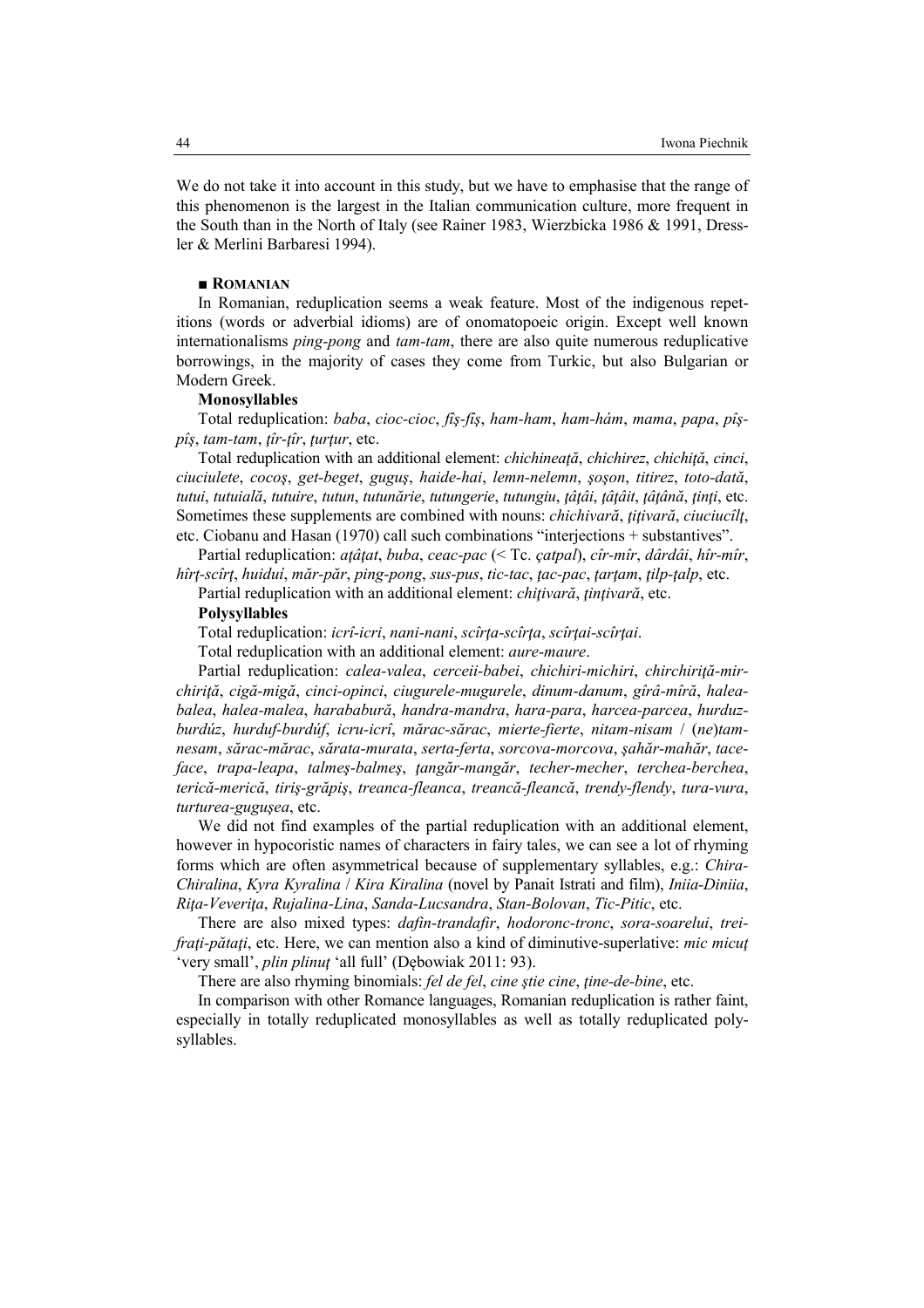However, it is worth noticing that in many examples above, the phonic aspect of reduplication plays the crucial role in Romanian: there are affricate and fricative consonants (maybe as an echo of Slavic onomatopoeic influence), especially in monosyllabic reduplications. Undoubtedly, they strengthen their expressivity.

We can conclude that Romance languages differ among themselves. The results were very surprising: Italian reduplicative words (mono- and polysyllables) were six times more numerous than the French ones.<sup>25</sup>

## POSSIBLES INFLUENCES OF NEIGHBOURS

Since we showed that Latin used mostly monosyllabic repetitions, while Romance languages use very often not only monosyllabic reduplication, but also polysyllabic one, we ought to demonstrate briefly this morphological feature in neighbouring languages which could possibly influence them.

## ● **Germanic**

 $\overline{a}$ 

As far as Germanic languages are concerned, the tendency to reduplicate is very old and dates back to an old Germanic habit to use alliterations and assonances in speech and in literary texts (e.g. in Old English *Beowulf* or in Old Norse sagas). In West Germanic reduplicative words, the sound symbolism and rhyme seem to be the chief factors in their formation, and they are very common, especially in popular usage. Wood (1911) makes a typology of classes, on the basis of examples from English, German, East Friesian, and their dialects. We can follow his scheme:

1) repetition of the same form:

a) monosyllabic: *bye-bye*, *choo-choo*, *how-how*, *pum-pum*, *Gackgack*, *Kappkapp*, *giffgiff*, etc.

b) disyllabic: *kirrie-kirrie*, *shally-shally*, *talky-talky*, etc.

2) repetition with ablaut – the most common series is *i*-*a*, but it can also be *i*-*o*, or  $u \left[ \Lambda \right]$ -*a*. This type is very popular not only in English, but also in German (Bzdęga 1965: 132–176), and may exist in combination of two independent words (e.g. *jinglejangle* < *jingle* + *jangle*, or only in compounds (e.g. *shilly-shally*). It can be:

a) monosyllabic: *chim-cham*, *ding-dong*, *flip-flap*, *hip-hop*, *Fickfack*, *fickfackfuck*, *liflaf*, etc.

As far as the reduplication is concerned, we can mention also Creole (i.e. Neo-Romance) languages, in which this feature is very visible in the so-called ideophones, but their origin is in African languages (see e.g. Bartens 2000, Kabore 1993, Kouwenberg 2003, Kouwenberg & LaCharité 2004). Creole reduplication expresses similarity, diminution, attenuation or intensity, augmentation and quantity, for example in such French-based languages: a) reduplication of whole words (only adjectives, adverbs and nouns), e.g. *blanch* 'white' > *blanch-blanch* 'whitish', Fr. *trop* > *tro-tro*, Fr. *bien* > *byen-byen*; sometimes with an additional word, e.g. Fr. *vieux* > *vyé bon vyé* 'very old', etc.; b) reduplication of expressions, e.g. Fr. *tout près* > *toupré-toupré*; sometimes with an additional words, e.g. Fr. *en adoration* > *annadorasyon kon annadorasyon* 'en admirant', etc.; c) repetition of onomatopoeic ideophones, e.g. *djendjen*, *kap-kap*, *kiya-kiya-kiya*, *klik-klak*, *nip-nap*, *bip-bap*, etc. (see e.g. Piechnik 2012; for Portuguese-based Creoles see Couto 2000; for a general perspective see Aboh, Smith & Zribi-Hertz 2012). However, because of their heterogeneity and long prevalence of oral communication, we have to treat Creole languages separately.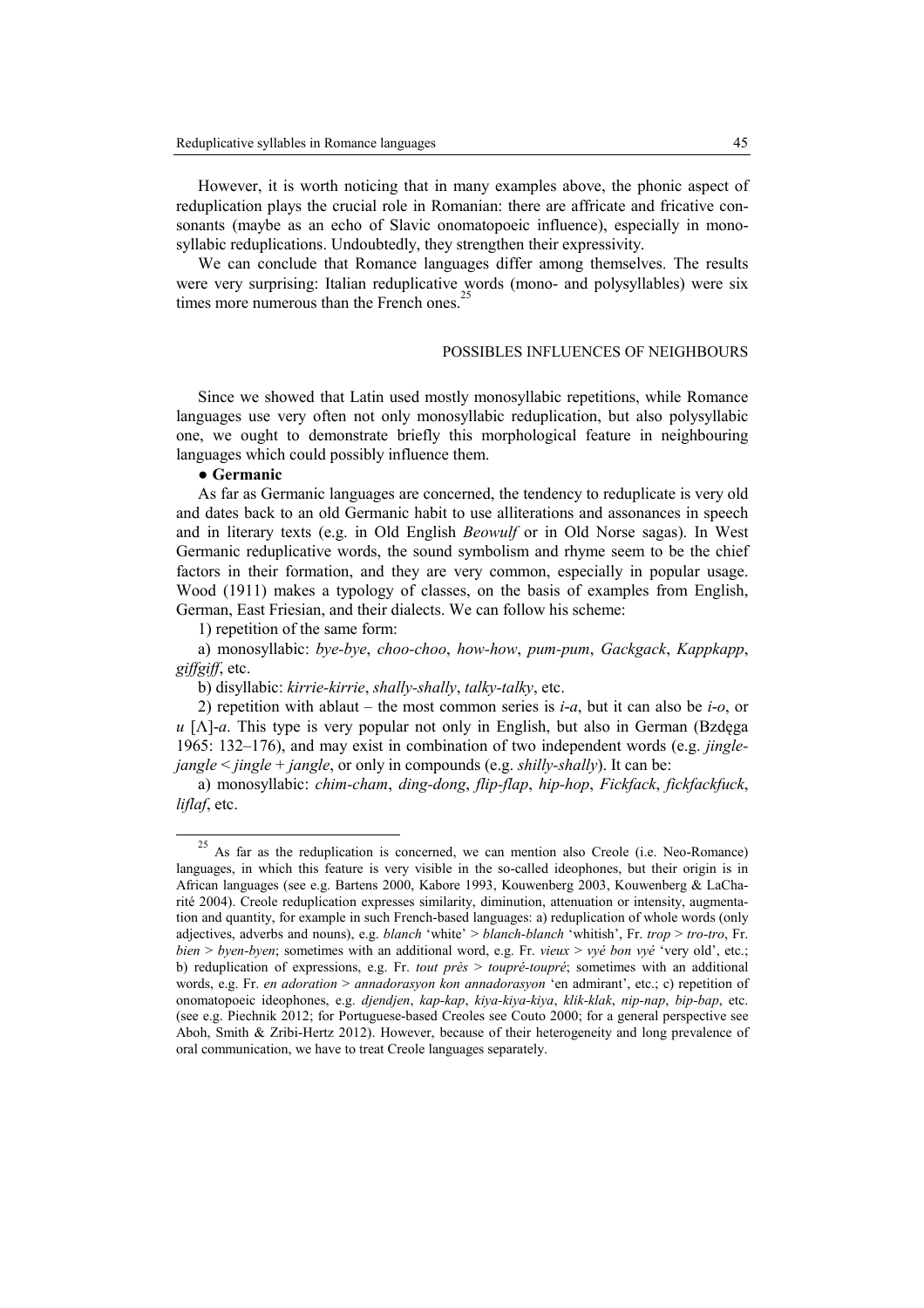b) disyllabic: *dilly-dally*, *niddy-noddy*, *muxter-maxter*, *teeter-totter*, *Bisibäsi*, *Bittibetti*, *balitsche-balatsche*, *Bungelbangel*, *Fibbelfubbel*, *lirilari*, etc.

3) iterative compounds of synonymous words, which do not necessarily rhyme, although it occurs very often:

a) monosyllabic: *bam-bosh*, *cram-jam*, *flapdoodle*, *hoblob*, *Hutzbutz*, etc.

b) disyllabic: *creepy-crawly*, *howdy-towdy*, *humpty-dumpty*, *teeny-weeny*, etc.

Here, we can find also asymmetrical combinations of syllables: *ram-scallion*, *Haljetravalje*, *Holtertolterig*, *Hoesteproesten*, *splatter-dash*, *Ukkedop*, etc.

4) rhyming compounds: with the same vowel; in this type, Wood (1911: 170) classifies those compounds which have a rhyming element that is not a word by itself in English, but Bzdęga (1965: 70–123) gives more examples in German. This type is very common, especially in English and in German:

a) monosyllabic: *cag-mag*, *hobnob*, etc.

b) disyllabic: *churchy-wurchy*, *coxy-roxy*, *dimmy-simmy*, *helter-skelter*, *higgledypiggledy*, *hurly-burly*, *itsy-bitsy*, *piggy-wiggy*, *Alerbaler*, *Buntjeruntje*, *Dunkelmunkel*, *konkelen-fonkelen*, etc.

Here, it should be emphasized that in English the dissyllabic type is very productive, and now we have already new words that Wood was unable to know, e.g. *boogiewoogie* (1930s) or *talkie-walkie*/*walkie-talkie* (1940s), etc. And examples of the monosyllabic reduplication: *black-jack* (1980s), or *jet-set* (1960s). Moreover, they became internationalisms.

For English, there are numerous studies on this subject, see e.g. Wheatley 1866, Thun 1963, Wang 2005, Benczes 2012, Mattiello 2013: 141–168, etc.; for German see an excellent study by Bzdęga (1965) who distinguishes 9 types of reduplicative structures.

Let's note also that in English, we can find "double" reduplications, i.e. synonymic and alliterative ones with a preposition in the middle, e.g. *might and main*, *part and parcel*, etc.

Regarding the reduplication, we have to mention also binomials, which occur in the majority of languages (see e.g. Malkiel 1959 or Masini 2006), but West Germanic languages have an exceptional tendency to create rhyming or alliterated constructions. Once more, we have to underline this tendency in English: *my way or the highway*, *name & shame*, *out & about*, *pump & dump*, or *forgive & forget*, *friend or foe*, *lock & load*, etc.<sup>26</sup> This tendency exists also in German language: *Handel & Wandel*, *Hülle & Fülle*, *Rand & Band*, *Rat & Tat*, *Saft & Kraft*, *Sein & Schein*, or *frank & frei*, *Haus & Hof*, *Feuer & Flamme*, *Luft & Liebe*, *Land & Leute*, etc.<sup>27</sup> Or in Bavarian: *Lug und Trug*, *Saus und Braus*, *rank und schlank*, *Stock und Stoa*, *Brod und Budda*, etc.<sup>28</sup>

Moreover, in the Germanic kinship terminology, we can find a lot of words which testify a tendency to reduplicate kin words, as we can still see in Scandinavian languages, e.g.: *farfar* 'father's father' = paternal grandfather' or *mormor* 'mother's mother = maternal grandmother' in Swedish, Danish, Norwegian<sup>29</sup>; the word for grand-

l

<sup>26</sup> For more see: http://en.wikipedia.org/wiki/Siamese\_twins\_%28linguistics%29 (10.4.2015)

 $27$  See also: http://de.wikipedia.org/wiki/Zwillingsformel (10.4.2015).

 $^{28}$  https://bar.wikipedia.org/wiki/Zwuilingsfoame (10.4.2015).

<sup>&</sup>lt;sup>29</sup> This is the reduplication of short forms of *fader* (> *far*) and *moder* (> *mor*).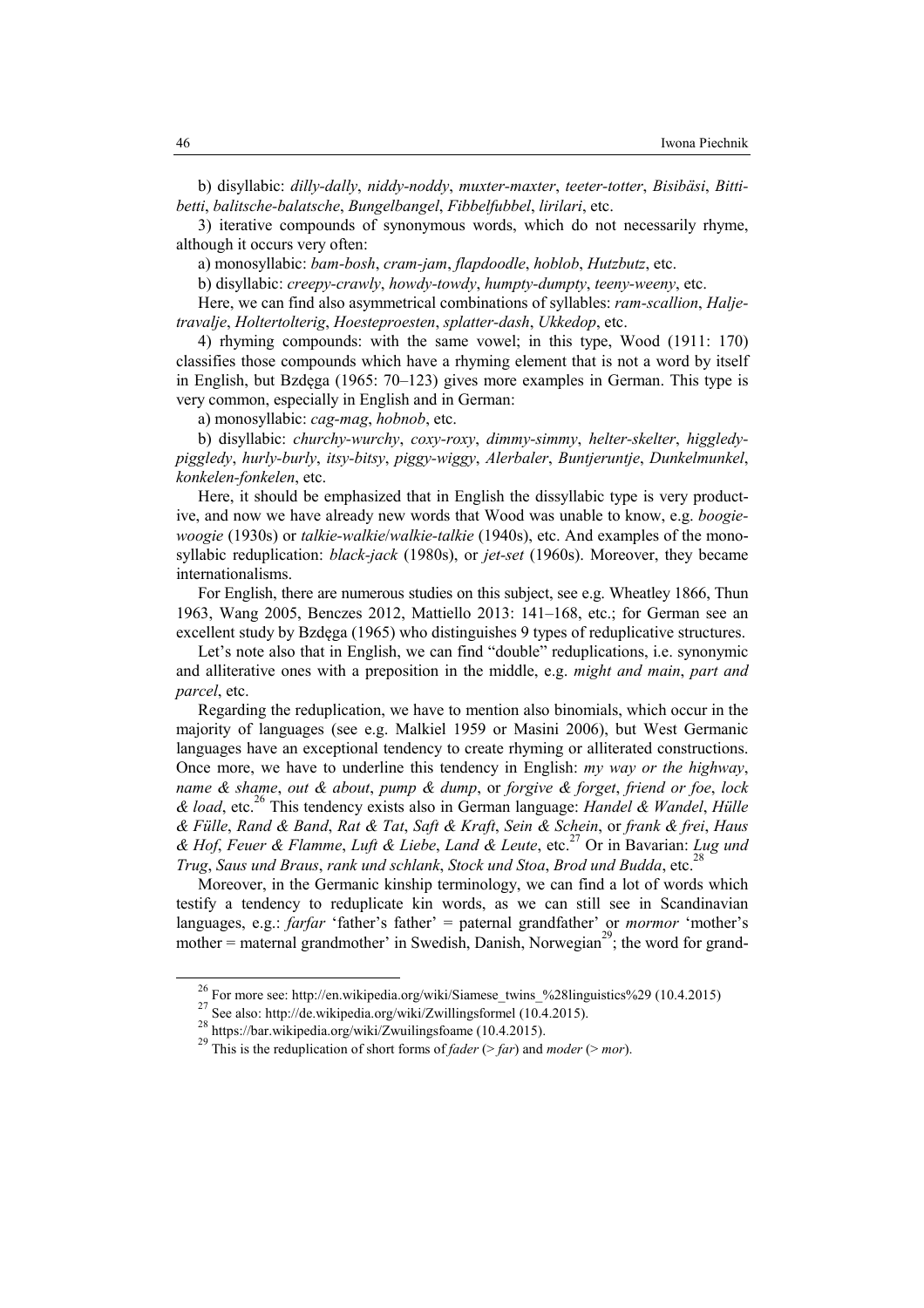children is less perfectly reduplicated for flexional reasons: *barnbarn* (Swedish), *børnebørn* (Danish), *barnebarn* (Norwegian), *barnabarn* (Faroese), *barnabörn* (Icelandic), while in Swedish the word for grandson is *sonson* 'son's son' and for granddaughter is *dotterdotter* 'daughter's daughter', which is similar to the Anglo-Saxon *sunasunu* and *dohotordohotor* (Pfeffer 1987: 116), however in other contemporary Scandinavian languages, we have one general word both for grandson and granddaughter, that is 'child's child': *barnebarn* (Danish, Norwegian) and *barnabarn* (Icelandic).

Of course, in English, the syntactical or sequential repetitions of two words are popular too (see Persson 1974).

As we can see, Germanic word-formation uses the reduplication and compounding very often. $31$ 

# ● **Celtic**

 $\overline{a}$ 

Celtic languages used reduplication to indicate many functions.

In his grammar of the Scottish Gaelic, Calder (1923) begins his chapter on reduplication this way: "The repetition of a word (of part thereof) has always been a feature of the Gaelic language" (1923: 16) and he gives many examples as evidence of this statement. Among others, we can quote:

▪ grammatically conditioned reduplication of prepositions, e.g. *ann an* (*ann am* before *b*, *f*, *m*, *p*) 'in-in' (*an* is a reduplication of *ann*): *ann an toll* 'in a hole', *ann am bogsa* 'in a box' (cf. Mark 2003: 683)

 $\bullet$  , to give point and elegance to prose and poetry" (Calder 1923: 16), mainly with an additional element between the two repeated words, e.g. *beag is beag* 'little and little' / *beag air bheag* 'little on/by little' = 'little by little'; however it is rather a syntactical repetition, not a reduplication.

In another Goidelic language, Irish, we can find examples of reduplication too: *cogar mogar* 'whisper whisper' = 'hugger-mugger' (maybe the Irish form is of English origin), *an fear ceannann céanna* 'the man exact same' = 'the very same man'; or with an additional element in the middle: *amach is amach* 'out and out'.

Among Brittonic languages, we can first mention Breton in which, there are many ways to intensify the meaning of adjectives, however Eugène Chalm in his grammar emphasises: "La façon de rendre le français *très* se fait généralement en redoublant le mot, surtout pour les mots d'une syllabe ou deux" (Chalm 2008: 188). He gives an example of reduplication of *skuizh* 'tired': *skuizh-skuizh* 'very tired' and of triplication *skuizh-skuizh-skuizh* 'very very tired'. Other examples, that we can quote: *kozh-kozh* 'old-old' = very old; *braz-braz* 'tall-tall' = 'very tall'.

However, in Breton repetition can occur with additional elements too:

<sup>&</sup>lt;sup>30</sup> The contemporary analytic construction with *grand* in English and German has been borrowed from French (Goody 1983: 266).

 $31$  However, as far as Germanic grammar is concerned, the formation of perfect tenses by reduplication was still present in those languages (as continuation of this phenomenon in Indo-European languages in early stage), what we can find still in Gothic, while in its sisters this feature disappeared leaving only some marks (see e.g. Jasanoff 2007).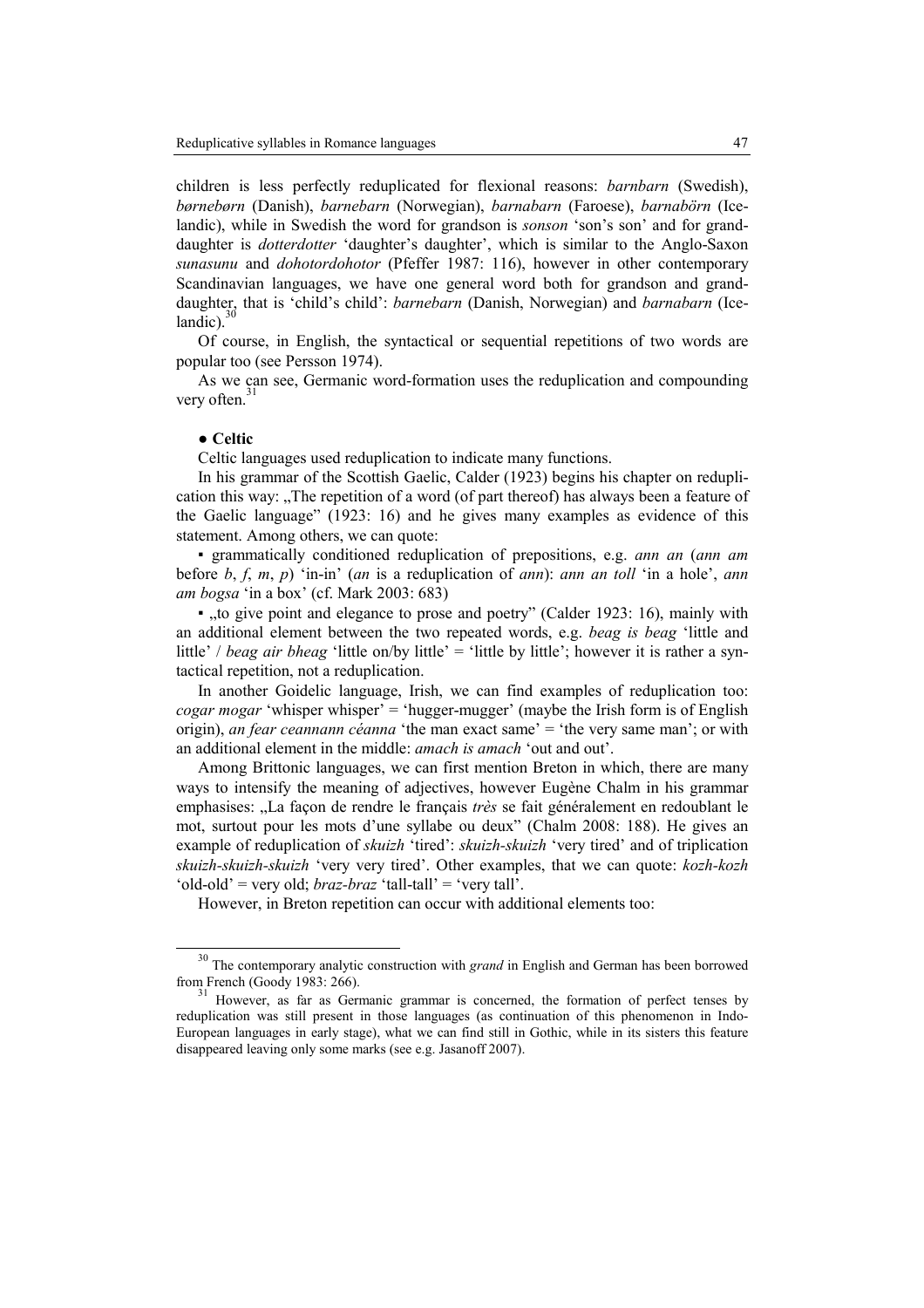▪ with a privative prefix *di* 'non-, de-, ex-, without': *chañch-dichañch* / *cheñchdicheñch* 'change-pref.-change' = '(always) changing'

▪ with a conjunction *ha* 'and': *berr-ha-berr* 'short-and-short' = briefly, in short', etc. (see Schapansky 2012: 1264, Favereau 2000).

In Welsh we can find reduplication too, e.g. the most known is: *tŷ bach bach* 'house small-small' = 'a very small house'<sup>32</sup>.

Celtic languages reduplicated rather full words, both monosyllabic and polysyllabic ones.

## ● **Slavic, Turkic, Hungarian**

Those languages could have contacts mainly with the Romanian language.

As far as Slavic languages are concerned, Voinov (2012) demonstrates rhyming paired words, e.g.: *гоголь-моголь*, *плакса-вакса* and *девочка-припевочка*, etc. Let's note that they are polysyllabic echo-segments.

In Turkic languages, reduplications are well known: see Müller (2004). In one of the newest works dedicated to this issue, Stachowski (2014) discusses the so-called "C-type" reduplications, i.e. first syllable repetitions, e.g. in Turkish *bejaz* 'white' > *bembejaz* 'snow-white', etc.

For more Slavic and Turkic influences see, for example, the very interesting book by Mark R.V. Southern (2005) who examines relationships between Yiddish and other languages in contact from the perspective of the transmission of reduplicative features.

And finally, we have to mention two studies by Alf Grannes (1973 and 1996) who examines an interesting reduplication (mostly polysyllabic one): consonant + *m-*, e.g. in Turkish *et-met*, *çocuk-mocuk*, etc. He shows, how this type spreads in different languages and states, that its origin could be Turkish. Indeed, Plähn (1987) who describes items such as *хуйня муйня* in Russian, and Graur (1963) quotes a lot of such examples in Romanian: *aure-maure*, *chichiri-michiri*, *chirchiriţă-mirchiriţă*, *cigămigă*, *ciugurele-mugurele*, *cîr-mîr*, *hîr-mîr*, *gîrâ-mîră*, *handra-mandra*, *sărac-mărac*, *sărata-murata*, *sorcova-morcova*, *şahăr-mahăr*, *techer-mecher*, *terică-merică*, *ţangărmangăr* (Graur 1963: 19–20) and Aromanian: *bacal-macal*, *hangi-mangi*, *kemurgimemurgi*, *mumgi-memgi*, *sare-mare*, *zahăre-mahăre* (Graur 1963: 22).

Here we can see mostly polysyllabic items. Let's note they often are very similar to their Turkish cognates, e.g. Rom. *techer-mecher* (< Tc. *teker-meker*), as other Turkish reduplicative items in Romanian are, e.g. Rom. *harcea-parcea* (< Tc. *parça-parça*).

And in Romanian, we can find also Bulgarian and Greek reduplicative words, e.g. Rom. *nitam-nisam* / (*ne*)*tam-nesam* (< Bg. *ни там, ни сам*), or Rom. *serta-ferta* (< MGr. *σύρτα-φέρτα*), etc.

Finally, let's take a look at Hungarian. It seems that this language prefers polysyllabic reduplications too. At least, the are fewer monosyllables: some monosyllabic words' repetitions are lexicalized: *egy-egy* 'each; few' (< *egy* 'one'), *már-már* 'almost (< *már* 'already, yet') and *más-más* 'different' (< *más* 'other, another, different'), or truncated: *iafia* 'sonny' (< *fia* 'son'), or with an additional element: *haddelhadd* 'rumpus,

 $\overline{a}$ 

<sup>32</sup> But note that to tell 'a small house' in Welsh it is better to use the adjective *bychan* 'small, little; slight', hence *tŷ bychan*, because *tŷ bach* is the standard euphemism for 'toilet', as dictionaries caution (e.g. King 2007: 30, 224, 490).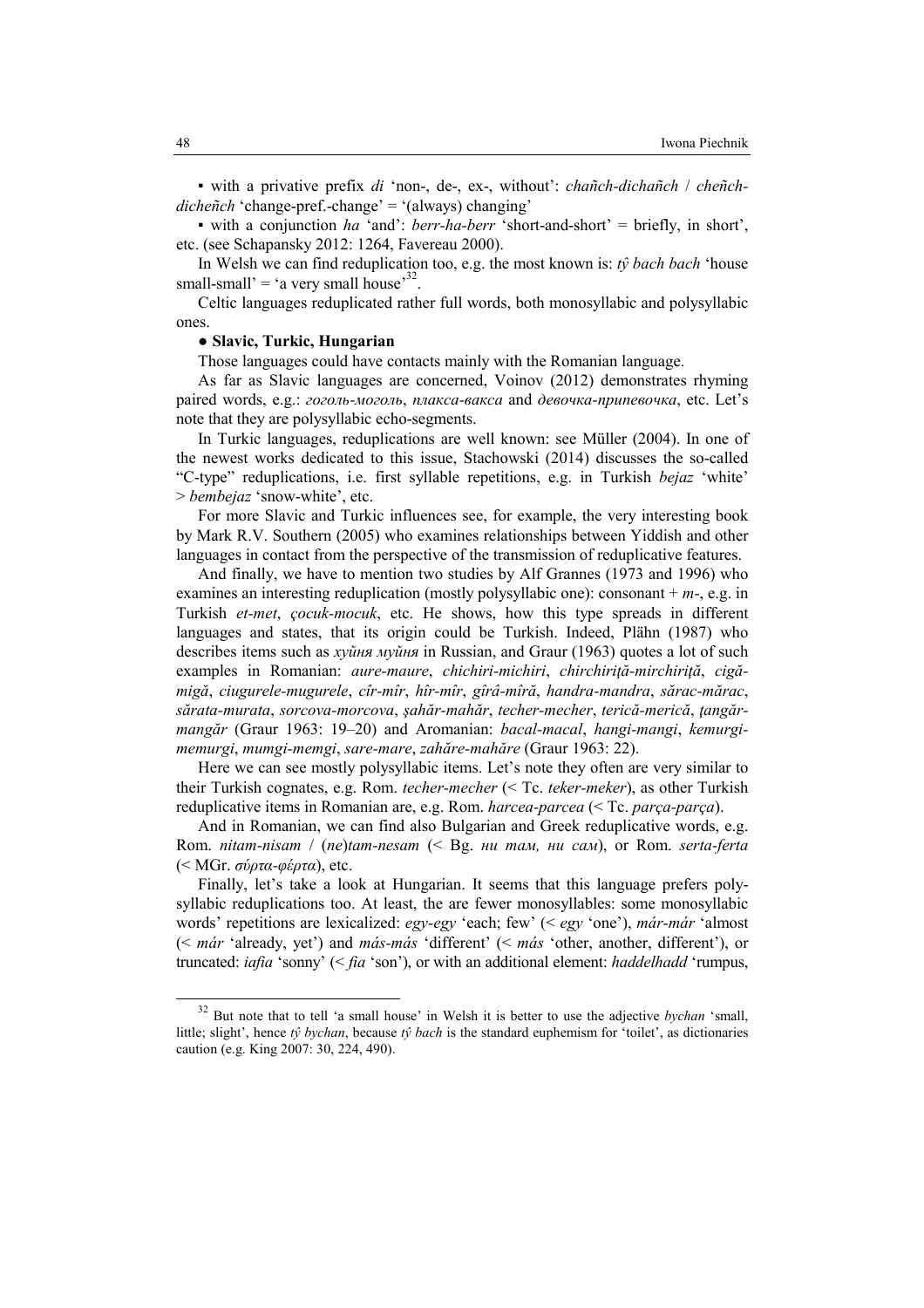free-for-all' (< *hadd* 'let'), but all other combinations are partially reduplicated: *csengbong*, *csip-csup*, *dúl-fúl*, *gizgaz*, *locspocs*, *nyimnyám*, *óg-móg*, *ripsz-ropsz*, *súg-búg*. However there are a lot of disyllables: lexicalized word's repetitions: *addig-addig* 'so far' (< *addig* 'until, till; this/that far') and, above all, partial reduplications: *ákombákom*, *ámul-bámul*, *bicebóca*, *bűvös-bájos*, *ciróka-maróka*, *csecsebecse*, *csihi-puhi*, *csillog-villog*, *csireg-csörög*, *csiribiri*, *csonkabonka*, *csúszómászó*, *dínomdánom*, *diribdarab*, *dirmeg-dörmög*, *fidres-fodros*, *gidres-gödrös*, *giling-galang*, *girbegörbe*, *girbegörbén*, *girbe-gurba*, *hébe-hóba*, *hetet-havat*, *hímez-hámoz*, *hórihorgas*, *ímmel-ámmal*, *ingóbingó*, *irgum-burgum*, *irul-pirul*, *izeg-mozog*, *ízzé-porrá*, *lárifári*, *mendemonda*, *mézesmázos*, *retyerutya*, *sebbel-lobbal*, *sürög-forog*, *szuszimuszi*, *tarkabarka*, *tutyimutyi*, *úszómászó*, *zanabana*, *zenebona*, *zireg-zörög*; and rare examples of *trisyllables*: *ágozik-bogazik*, *diriblés-darablás* (see Kiss & Pusztai 2003: 183, 379, 622–623, 730).

## **CONCLUSIONS**

Starting from Latin, Romance languages had internal conditions to develop reduplication in word-formation, but mainly in repetition of monosyllables (as well as in syntactical repetition of whole words). As far as polysyllabic reduplication is concerned, it is mainly disyllabic and this is a rather post-Latin phenomenon. Romance languages have been probably influenced mainly by Germanic languages. This very old feature is very common still in English and German.

Such a situation concerns mainly the French language, in which the influence from neighbours can be the strongest. In comparison to its sisters, French have more types of redoubled compound words than other Romance languages. Moreover, the tendency to reduplicate occurred in Celtic languages, but mainly in repetition of words. Indeed, Stankiewicz, analyzing emotiveness in different languages tells:

Expressive "Sprachbünde" are not coterminous with boundaries circumscribed by genetic relationship. French and English have more similarities in their emotive subsystems than French and Italian (Stankiewicz 1972: 260).

The polysyllabic reduplication is not very common in other Romance languages as they did not have strong contacts with the Germanic languages. We see this less in Italian and in Portuguese: these languages prefer monosyllables.

In Romanian Slavic, Turkic and Hungarian influences are possible too. In those languages, reduplication concerns mainly polysyllables.

In neo-Romance languages, i.e. in Creole languages, the tendency to redouble audible segments or words came from African languages, in which the use of ideophones and onomatopoeic elements is very common.

And finally we have to note, that in Romance languages only reduplicated monosyllabic words can be derived and inflected, e.g. French *bonbon* > *bonbonnière*, *cancan* > *cancaner/cancanier*, *chouchou* > *chouchouter*, *froufrou* > *froufrouter/froufroutement*, *glouglou* > *glouglouter*, *pompon* > *pomponner*, *ronron* > *ronronner*, *zigzag* > *zigzaguer*; Catalan *xiuxiu* > *xiuxiuejar*, or Port. *chacha* > *chachada*, *zunzum* > *zunzunar*, etc. This fact can prove the old tendency to monosyllabic reduplication in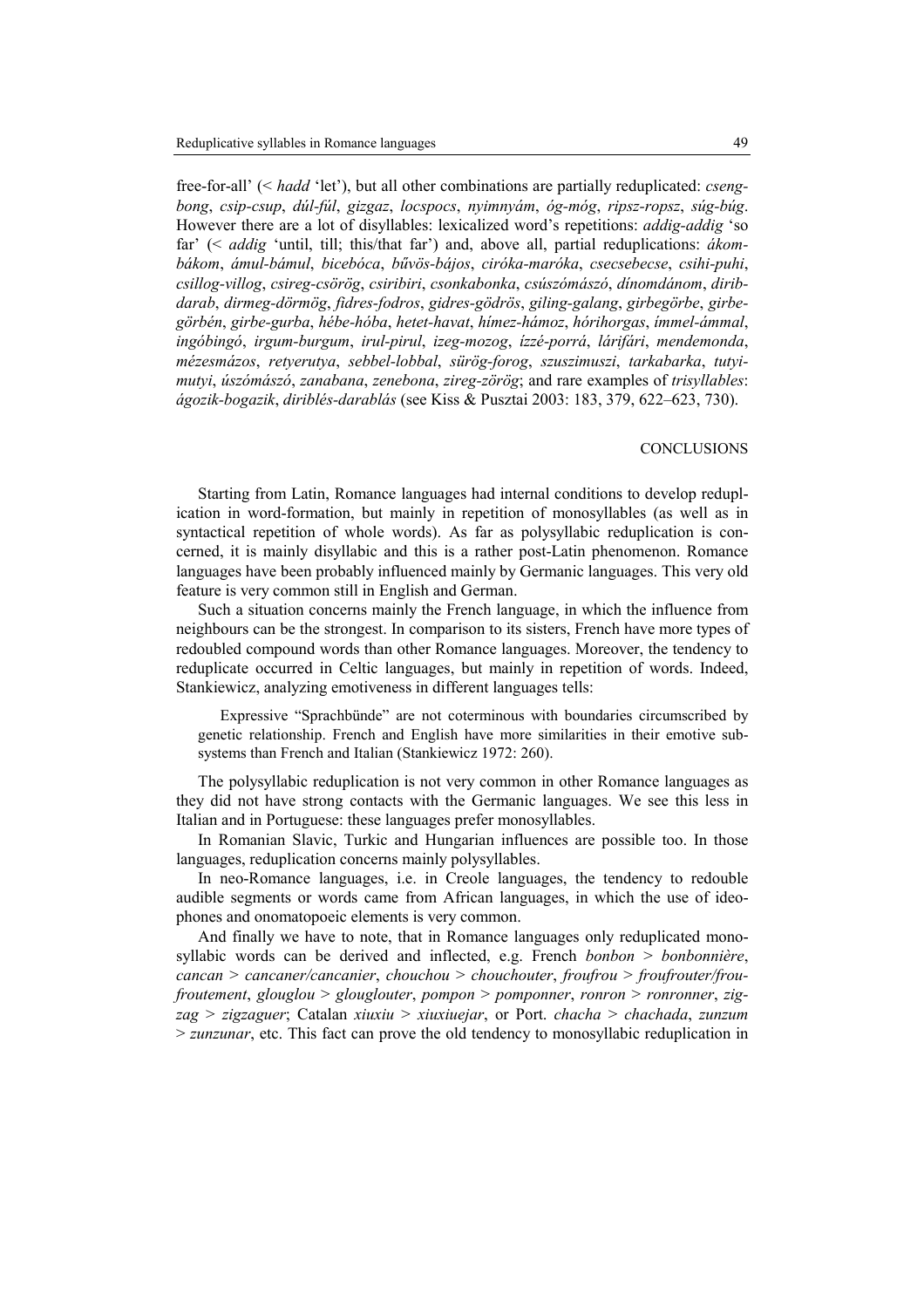neo-Latin languages and shows that polysyllabic reduplication is still a kind of foreign feature in these languages.

Besides the lexical reduplication, in all Romance languages, there is a tendency to repeat whole words (polysyllabic in the majority of cases) in an emphatic way to intensify the meaning. Probably such a tendency is the commonest and strongest in Italian (*presto presto*, *lungo lungo*, etc.). However, two repeated words remain independent, so this practice is syntactical; hence we do not call it reduplication.

On the other hand, all Romance languages have binomials whose elements, in the majority of cases, are monosyllabic too.

Of course, our deliberations are only hypothetical, but our aim was to show some tendencies in Latin and Romance languages, and finally in their neighbours.

### BIBLIOGRAPHY AND SOURCES OF EXAMPLES

- ABOH ENOCH Oladé, SMITH Norval, ZRIBI-HERTZ Anne, 2012, *The Morphosyntax of Reiteration in Creole and Non-Creole Languages*, Amsterdam-Philadephia: John Benjamins.
- ADAMS James Noel, 2007, *The regional diversification of Latin 200 BC–AD 600*, Cambridge: Cambridge University Press.
- ALLEN Andrew S., 1984, French reduplication limits the arbitrariness of the sign, (in:) *Papers from the XIIth Linguistic Symposium on Romance Languages*, Amsterdam & Philadelphia: John Benjamins, 3–13
- ANDERSON Earl R., 1998, *A grammar of iconism*, Madison, NJ: Fairleigh Dickinson University Press; London: Associated University Presses.
- ANSCOMBRE Jean-Claude, 1985, Onomatopées, délocutivité et autres blablas, *Revue Romane* 20/2: 169–204.
- ANTOINE Gérald, 1985, Usage de la "(ré)duplication" dans le français, surtout parlé, contemporain, (in:) *Mélanges de langue et de littérature françaises offerts à Pierre Larthomas*, Paris: École normale supérieure de Jeunes filles, Coll. de l'ENSJF 26: 1–14.
- ARAÚJO Gabriel, 2002, Truncamento e reduplicação no português brasileiro, *Revista de Estudos Linguisticos* (Belo Horizonte), 10/1: 61–90.
- ANDRÉ Jacques, 1978, *Les mots à redoublement en latin*, Paris: Klicksieck.
- BARTENS Angela, 2000, *Ideophones and sound symbolism in Atlantic Creoles*, Helsinki: Academia Scientiarum Fennica.
- BENCZES Réka, 2012, Just a load of hibber-gibber? Making sense of English rhyming compounds, *Australian Journal of Linguistics*, 32/3: 299–326.
- BZDĘGA Andrzej Zdzisław, 1965, *Reduplizierte Wortbildung im Deutschen*, Poznań: PTPN.
- CABRÉ MONNÉ Teresa, 2002, Altres sistemes de formació de mots, (in:) *Gramàtica del català contemporani*, vol. 1: *Introducció, fonètica, morfologia*, Joan Solà et al. (eds.), Barcelona: Empúries, 889–932.
- CALDER George, 1923, *A Gaelic Grammar containing the parts of speech and the general priciples of phonology and etymology*, Glasgow : MacLaren.
- CARNOY Albert, 1917a, Apophony and rhyme words in Vulgar Latin onomatopoeias, *The American Journal of Philology* 38/3: 265–284.
- CARNOY Albert, 1917b, The reduplication of consonants in Vulgar Latin, *Modern Philology* 15/3: 31–52.

CHALM Eugène, 2008, *La grammaire bretonne pour tous*, Lannuon: An Alarc'h Embannadurioù.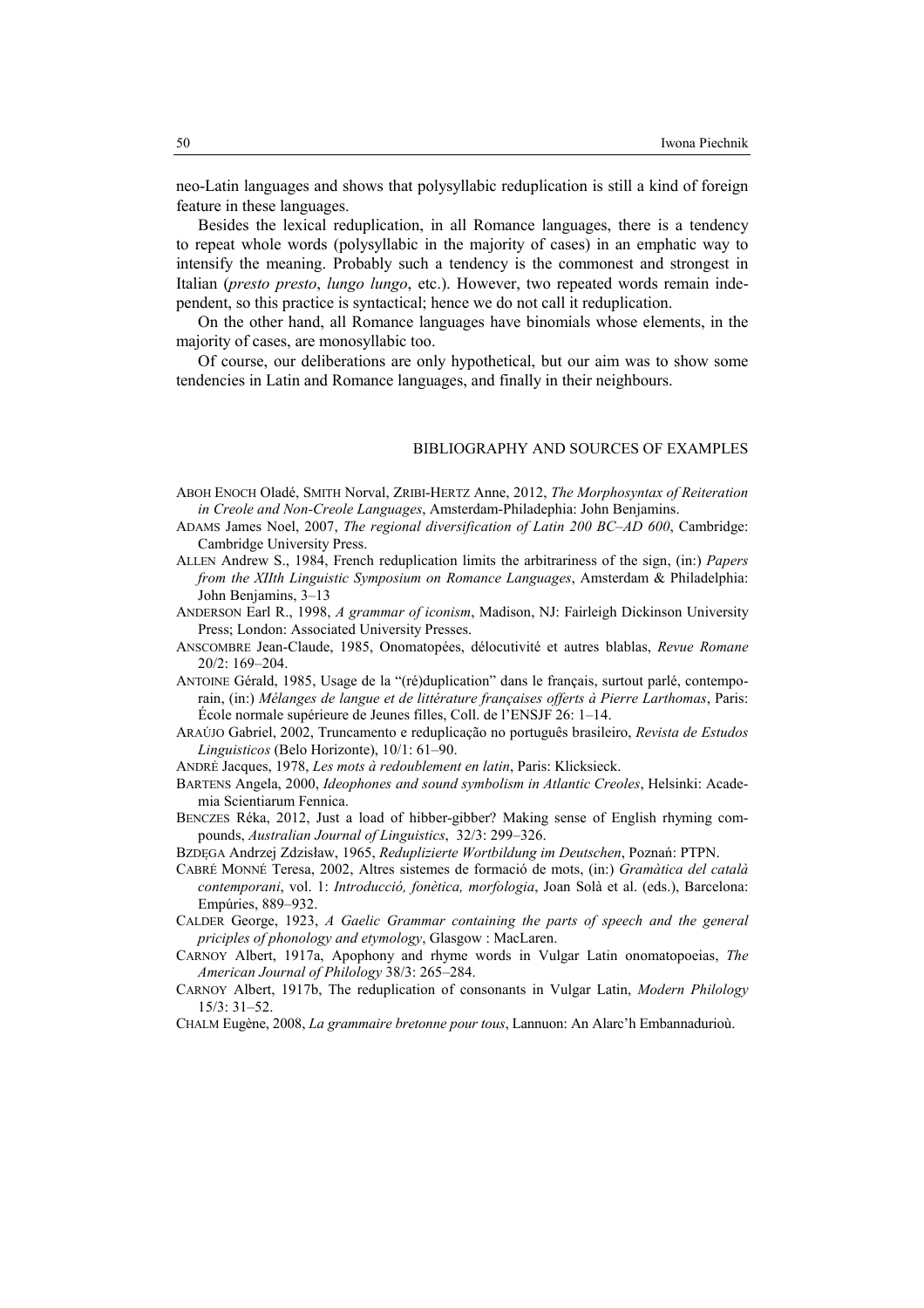CIOBANU Fulvia, HASAN Finuţa, 1970, *Formarea cuvintelor în limba română*, vol. I, Bucureşti: Editura Academiei Republicii Socialiste România.

COUTO Hildo Honório do, 1999, A reduplicação em português, *Lusorama* 40: 29–40.

- COUTO Hildo Honório do, 2000, A reduplicação nos crioulos portugueses, (in:) *Crioulos de base lexical portuguesa*, Ernesto D'Andrade, Maria A. Mota, Dulce Pereira (org.), Lisboa: Associação Portuguesa de Lingüística, 61–80.
- DAHL Östen, KOPTJEVSKAJA-TAMM Maria, 2001, Kinship in grammar, (in:) *Dimensions of Possession*, Irène Baron, Michael Herslund and Finn Sørensen (eds.), Amsterdam-Philadelphia, John Benjamins, 201–225.
- DARMESTETER Arsène, 1894, *Traité de la formation des mots composés dans la langue française comparée aux autres langues romanes et au latin*, 2. éd., vue corr., et en partie refondue, avec une préf. par Gaston Paris, Paris: Émile Bouillon.
- DĘBOWIAK Przemysław, 2011, Quelques remarques sur les diminutifs en portugais et en roumain, *Romanica Cracoviensia* 11: 90–98.
- DEVOTO Giacomo, OLI Gian Carlo, 2004, *Dizionario della lingua italiana*, a cura di Luca Serianni e Maurizio Trifone, Firenze: Le Monnier.
- *Diccionari de la llengua catalana*, 2007, Institut d'Estudis Catalans, Barcelona: Institut d'Estudis Catalans.
- *Diccionario de la lengua española*, 1997, Real Academia Española, Madrid: Espasa Calpe, t. 1–2. *Dicionário da língua portuguesa*, 2008, Porto: Porto Editora.
- *Dicionário universal: lingua portuguesa*, 1999, Lisboa: Texto Editora.
- DICKEY Eleanor, CHAHOUD Anna (eds.), 2010, *Colloquial and literary Latin*, Cambridge: Cambridge University Press.
- *Dicţionarul explicativ al limbii române: DEX*, 1996, Academia Română, Institutul de Lingvistică "Iorgu Iordan", Bucureşti: Univers Enciclopedic.
- DIEZ Friedrich, 1851, Gemination und Ablaut im Romanischen, *Zeitschrift für die Wissenschaft der Sprache* 3/3: 397–405 (reprinted in idem, *Kleinere Arbeiten und Recensionen*, Hermann Breymann (Hrsg.), München: Oldenbourg, 1883, 178–183).
- DOSTIE Gaétane, 2007, La réduplication pragmatique des marqueurs discursifs. De *là* à *là là*, *Langue Française*, 154: 45–60.
- DRESSLER Wolfgang U., MERLINI BARBARESI Lavinia, 1994, Italian word reduplication, (in:) eidem, *Morphopragmatics. Diminutives and intensifiers in Italian*, *German and other languages*, Berlin – New York, Mouton de Gruyter, 510–528.
- EGUREN GUTIÉRREZ Luis Javier, 1987, *Aspectos lúdicos del lenguaje: la jitanjáfora, problema lingüístico*, Valladolid: Universidad de Valladolid.
- ERNOUT Alfred, 1935, *Morphologie historique du latin*, Paris: Klincksieck.
- ESCANDELL-VIDAL Mictoria V., 1991, Sobre las reduplicaciones léxicas, *Lingüística Española Actual* 13/1: 71–84.
- FAVEREAU Francis, 2000, *Geriadur ar brezhoneg a-vremañ: brezhoneg/galleg galleg/brezhoneg. Dictionnaire du breton contemporain: bilingue*, Montroules-Morlaix : Skol Vreizh.
- FRÉDÉRIC Madeleine, 1985, *La répétition: étude linguistique et rhétorique*, Tübingen: Niemeyer.
- FREI Henri, 2011 (1929), *La grammaire des fautes*, Rennes: Presses Universitaires de Rennes.

*Garzanti Italiano*, 2010, Milano: Garzanti Linguistica.

- GEORGE Kenneth, 1983, Redoublement lexical, procédé intensif, *Le français dans le monde* 180: 63–65.
- GHOMESHI Jila, JACKENDOFF Ray, ROSEN Nicole, RUSSELL Kevin, 2004, Contrastive focus reduplication in English (The salad-salad paper), *atural Language and Linguistic Theory* 22/2: 307–357.
- GIRAULT Hervé, 2006, Entre créativité lexicale et connivence culturelle: le traitement des prénoms en argot, *Revue d'Études Françaises* 11: "L'argot: un universel du langage?": 69–83.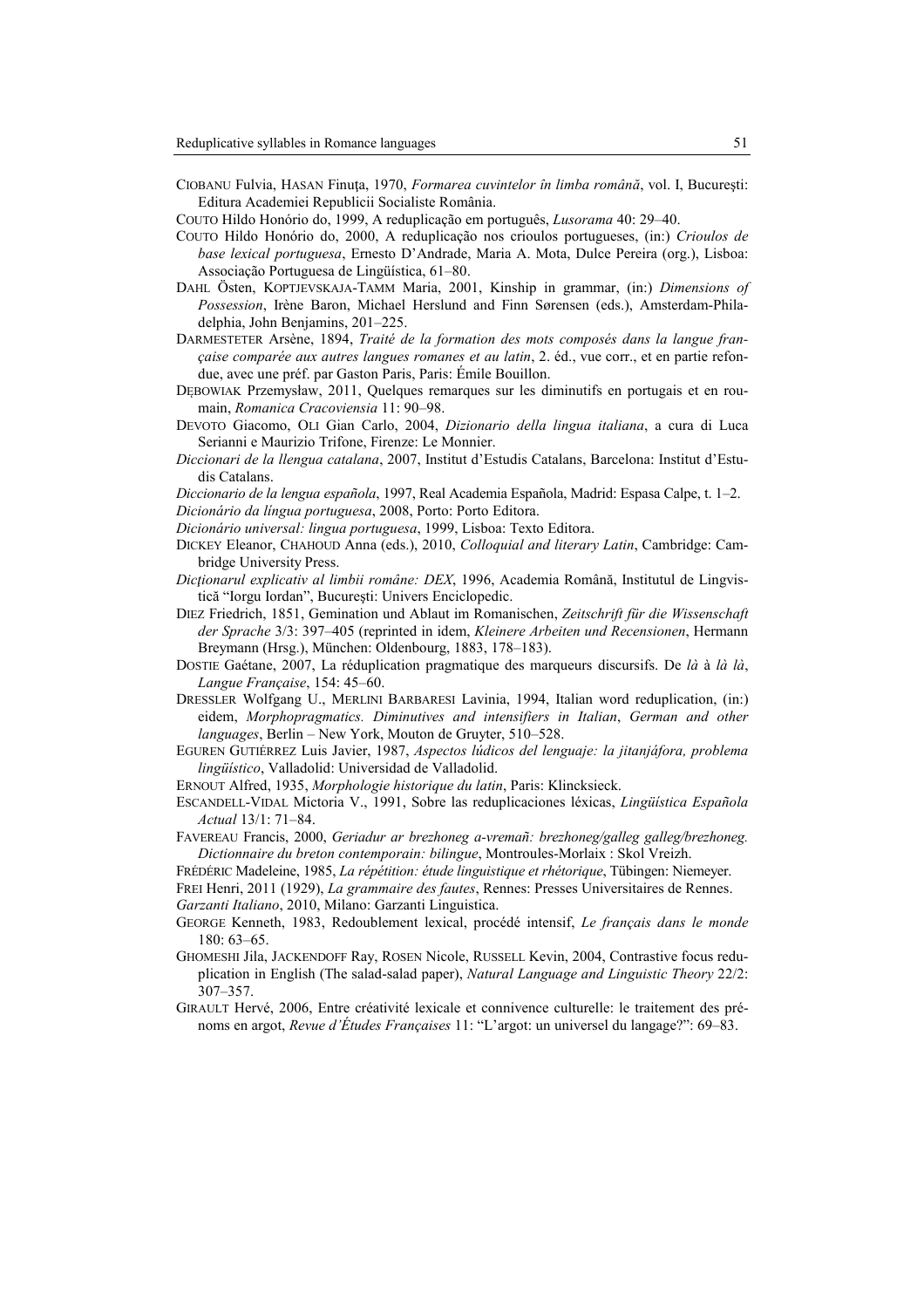- GOODY Jack, 1983, *The development of the family and marriage in Europe*, Cambridge: Cambridge University Press.
- GRAMMONT Maurice, 1970, Onomatopées et mots expressifs, *Revue des langues romanes* XLIV: 97–158.
- *Gran diccionario de la lengua española: diccionario de uso*, 1995, Madrid: Sociedad General Española de Libreria.
- GRANDGENT Charles H., 1907, *An introduction to Vulgar Latin*, Boston: D.C. Heath & Co.
- GRANNES Alf, 1973, *Zajciki-majciki*; *turki-murki*: an example of linguistic interference between the Turkic language Karachai (Northern Caucasus) and Russian, in the spoken Russian of a Karachai woman, *Orbis: Bulletin International de Documentation Linguistique* 22: 526–534.
- GRANNES Alf, 1996, Le redoublement de type turc à m- initial dans les langues des Balkans et du Caucase, (in:) idem, *Turco-Bulgarica: articles in English and French concerning Turkish influence on Bulgarian*, Wiesbaden: Harrassowitz Verlag.
- GRAUR Alexandru, 1963, *Etimologii Romîneşti*, Bucureşti: Editura Academiei Republicii Populare Romîne.
- HAMMER Françoise, 1997, Iconicité et réduplication en français, *Folia linguistica* 31: 285–300.
- HLADKÝ Josef, 1998, Notes on reduplicative words in English, *Brno Studies in English* 24: 33–78. HOPKINS Edward Washburn, 1893, Vedic reduplication of nouns and adjectives, *The American*
- *Journal of Philology* 14/1: 1–40.
- HURCH Bernhard (ed.), 2005, *Studies on Reduplication*, Berlin-Boston: Walter de Gruyter.
- INKELAS Sharon, ZOLL Cheryl, 2005, *Reduplication: doubling in morphology*, Cambridge: Cambridge University Press.
- JASANOFF Jay H., 2007, From reduplication to ablaut: the class VII strong verbs of Northwest Germanic. *Historische Sprachforschung* 120: 241–284.
- JURAFSKY Daniel, 1996. Tendencies in the semantics of the diminutive, *Language* 72: 533–578.
- JURET Étienne-Abel, 1937, *Formation des noms et des verbes en latin et en grec*, Paris: Les Belles Lettres.
- KABORE Raphaël, 1993, *Contribution à l'étude de l'idéophonie*, Paris: INALCO.
- KABORE Raphaël, 1998, La réduplication, *Faits de langues* 11–12: 359–376.
- KING Gareth (ed.), 2007, *Modern Welsh dictionary: A guide to the living language*, Oxford: Oxford University Press.
- KISS Jenő, PUSZTAI Ferenc (szerk.), 2003, *Magyar nyelvtörtenét*, Budapest: Osiris.
- KOUWENBERG Silvia (ed.), 2003, *Twice as meaningful: reduplication in pidgins, creoles and other contact varieties*, London: Battlebridge.
- KOUWENBERG Silvia, LACHARITÉ Darlene, 2004, Echoes of Africa: reduplication in Caribbean Creole and Niger-Congo languages, *Journal of Pidgin and Creole Languages* 19/2: 285–331.
- KRÖLL Heinz, 1990–1991, Beitrag zu den Reduplikationen im Portugiesischen, *Lusorama* 11: 31−39 & 15: 25–44.
- KRUSCHWITZ Peter, 2012, How to avoid profanity in Latin: An exploratory study, *Materiali e discussioni per l'analisi dei testi classici* 68: 9–38.
- LANDAR Herbert, 1961, Reduplication and morphology, *Language* 37/2: 239–246.
- LIBERMAN Anatoly, 2009, *Word origins... and how we know them: etymology for everyone*, Oxford: Oxford University Press.
- LIPSKI John M., 1995, Spanish hypocoristics: Towards a unified prosodic analysis, *Hispanic Linguistics* 6: 387–434.
- LLOYD Paul M., 1966, Some reduplicative words in colloquial Spanish, *Hispanic Review* 34: 133–142.
- LÖFSTEDT Leena, 1976, La Reduplication synonymique de Jean de Meun dans sa traduction de Vegece, *Neuphilologische Mitteilungen* 77: 449-470.

MALKIEL Yakov, 1959, Studies in irreversible binomials, *Lingua* 8: 113–160.

MARANTZ Alec, 1982, Re reduplication, *Linguistic Inquiry* 13/3: 435–482.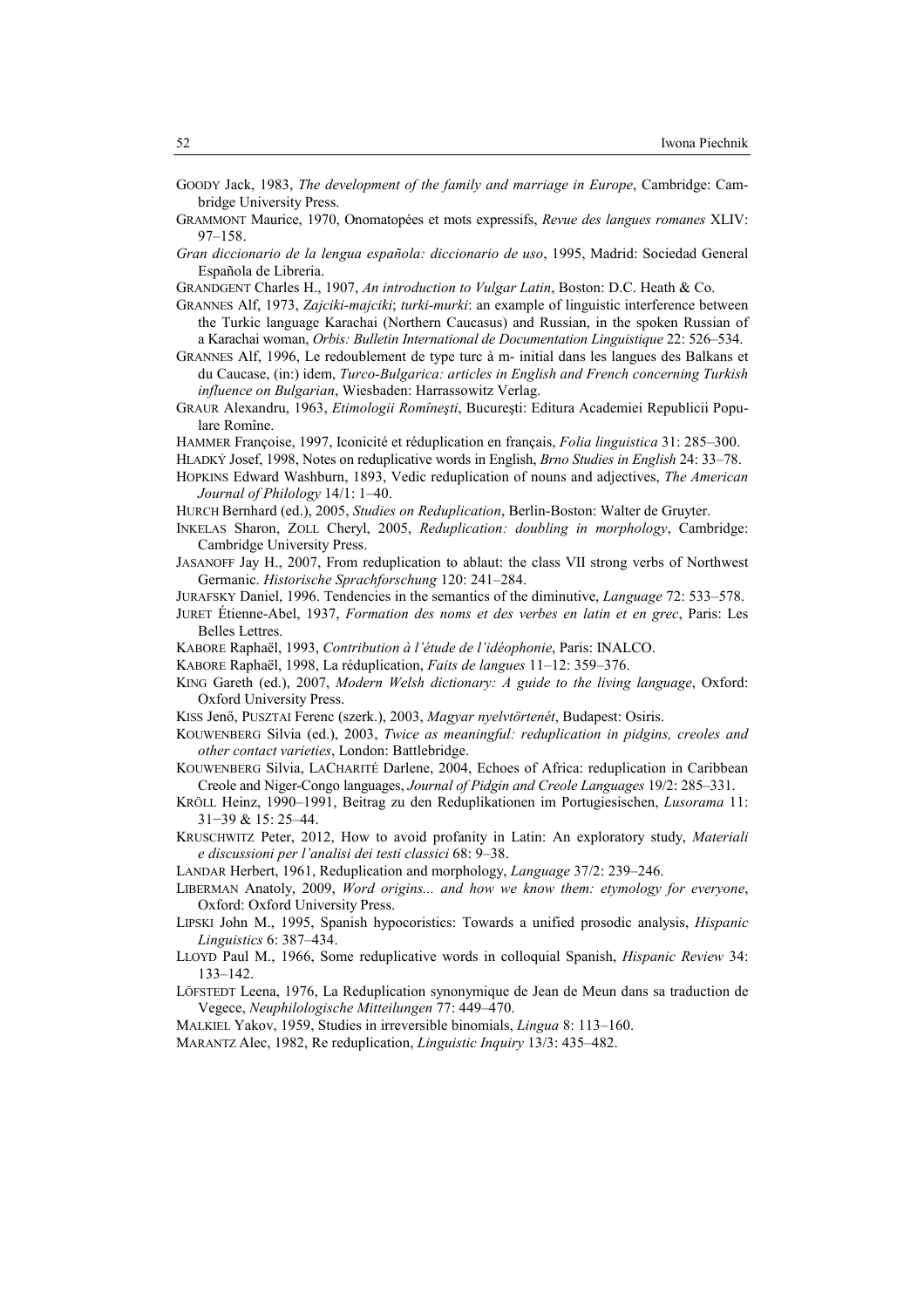MARK Colin B.D., 2003, *The Gaelic-English dictionary*, London: Routledge.

- MAROUZEAU Jacques, 1946, Le redoublement expressif en latin, *Latomus* 5/1–2: 341–343.
- MASINI Francesca, 2006, Binomial constructions: inheritance, specification and subregularities, *Lingue e Linguaggio* 5/2: 207–227.
- MATTIELLO Elisa, 2013, *Extra-grammatical morphology in English: abbreviations, blends, reduplicatives, and related phenomena*, Berlin-Boston: Walter de Gruyter.
- MAYERTHALER Willi, 1977, *Studien zur theoretischen und zur französischen Morphologie: Reduplikation, Echowörter, morphologische atürlichkeit, Haplologie, Produktivität, Regeltelescoping, paradigmatischer Ausgleich*, Tübingen: Max Niemeyer Verlag.
- MEILLET Antoine, 1917, *Caractères généraux des langues germaniques*, Paris: Hachette.
- MEILLET Antoine 1928, *Esquisse d'une histoire de la langue latine*, Paris: Hachette.
- MEILLET Antoine, 1930, *Aperçu d'une histoire de la langue grecque*, Paris: Hachette.
- MELO DE CASTRO Anne Glaucy, DE OLIVEIRA Maria Lourdes A., DE AZEVEDO Neila da C.B.C., DE ALENCAR TEIXEIRA Sulema, DA SILVA PINTO Wandilma, 2001, *Reduplicação silábica das palavras*, Monografia do curso de Pós-Graduação em Língua Portuguesa, departamento de Letras da Universidade Federal do Acre in Rio Branco: www.filologia.org.br/monografias/ca derno de pos graduacao ufac/republicacao silabica das palavras.htm (summer 2015).
- MORAVCSIK Edith, 1978, Reduplicative constructions, (in:) *Universals of human language*, Joseph Greenberg (ed.), vol. 3: *Word structure*, Stanford: Stanford University Press, 297–334.
- MORAWSKI Joseph, 1927, Les formules rimées de la langue espagnole, *Revista de Filología Española* XIV: 113–133.
- MORAWSKI Joseph, 1929, Les formules apophoniques en espagnol et en roman, *Revista de Filología Española* XVI: 337–365.
- MORAWSKI Joseph, 1937, Les formules allitérées de la langue espagnole, *Revista de Filología Española* XXIV: 121–161.
- MORIN Yves Charles, 1972, The phonology of echo-words in French, *Language* 48/1: 97–108.
- MÜLLER Hans-Georg, 2004, *Reduplikationen im Türkischen: Morphophonologische Untersuchungen*, Wiesbaden: Otto Harrassowitz Verlag.
- NESPOULOS Pierre, 1983, Giovanni Pontano, théoricien de l'art de plaisanter, le *De sermone*, (in:) *Influences latines en Europe*, Georges Soubeille (réd.), Toulouse-LeMirail: Université de Toulouse-LeMirail, 5–39.
- NIEPOKUJ Mary, 1997, *The development of verbal reduplication in Indo-European*, Washington: Institute for the Study of Man.
- PAOLI Ugo Enrico, 1959, *Il latino maccheronico*, Firenze: Le Monnier.
- PERSSON Gunnar, 1974, *Repetition in English*, part I: *Sequential repetitions*, Uppsala: Uppsala University.
- PFEFFER Georg, 1987, The vocabulary of Anglo-Saxon kinship, *L'Homme* 27/103: 113–128.
- PIECHNIK Iwona, 2012, Le Petit Prince et ses cousins créoles (Guadeloupe, Martinique, Guyane française, Réunion), (in :) *Le Petit Prince et les amis au pays des traductions. Études dédiées à Urszula Dąmbska-Prokop*, Joanna Górnikiewicz, Iwona Piechnik, Marcela Świątkowska (éds), Kraków: Księgarnia Akademicka, 2012, 239–273.
- PLÄHN Jürgen, 1987, ХУЙНЯ-МУЙНЯ и тому подобное, *Russian Linguistics* 11/1: 37–41.
- PLÉNAT Marc, 1982a, Toto, Guiguitte, Fanfa et toute la famille, *Cahiers de grammaire* 4: 95–166.
- PLÉNAT Marc, 1982b, Quatre notes sur la morphologie des hypocoristiques à redoublement, *Cahiers de grammaire* 5: 79–134.
- PLÉNAT Marc, 1984, Toto, Fanfa, Totor et même Guiguitte sont des ANARs, (in :) *Forme sonore du langage. Structure des représentations en phonologie*, François Dell, Daniel Hirst, Jean-Roger Vergnaud (dir.), Paris: Hermann, 161–181.
- PLÉNAT Marc, 1991, Remarques sur la structure de la rime en français standard, *Linx* 3 (horssérie: *Études de linguistique française à la mémoire d'Alain Lerond. Les «français»: français dialectaux, français techniques, états de langue, français standard*), 261–288.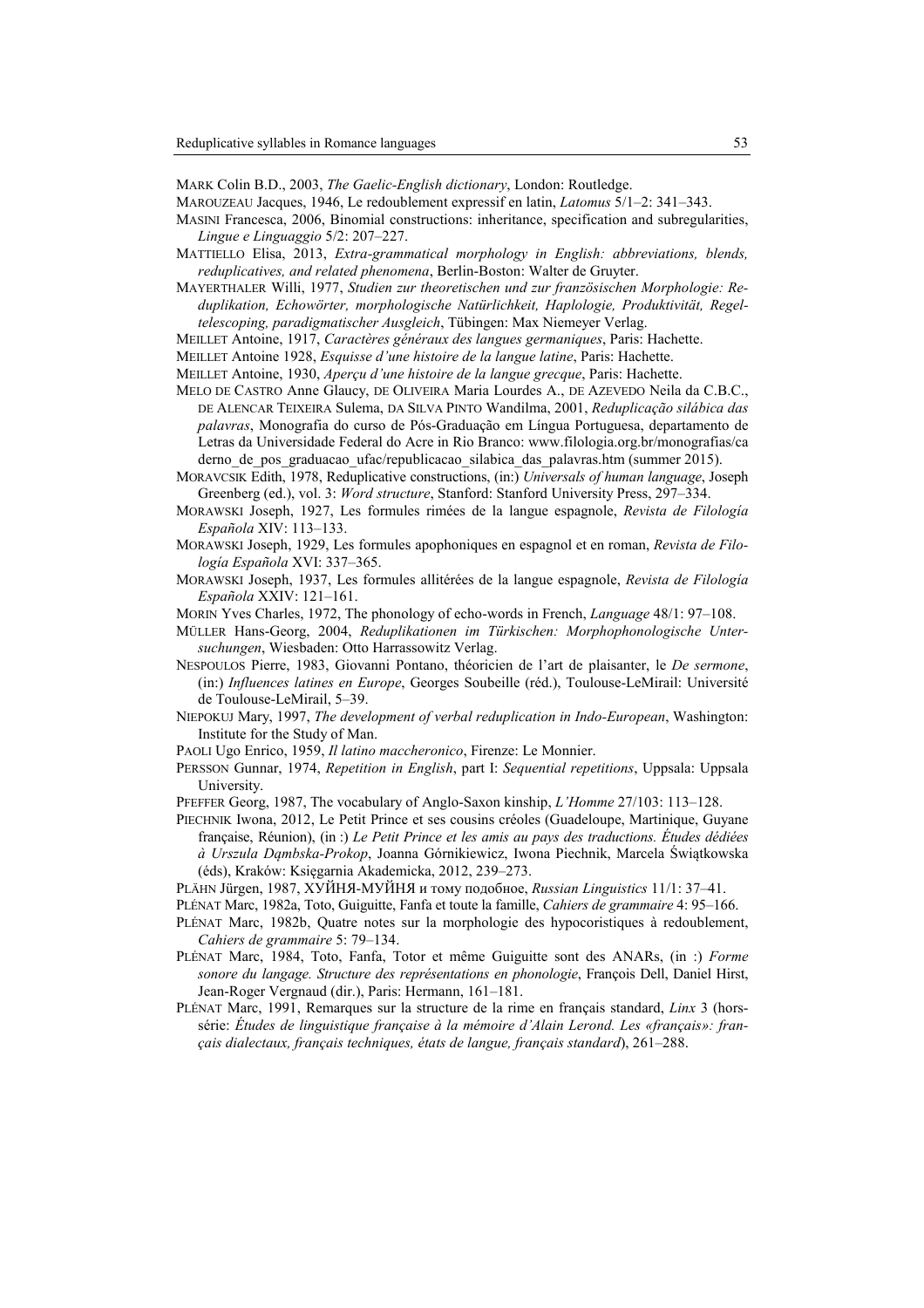- PLÉNAT Marc, 1999, Prolégomènes à une étude variationniste des hypocoristiques à redoublement en français, *Cahiers de Grammaire* 24: 183–219.
- PLÉNAT Marc, 2003, L'optimisation des attaques dans les hypocoristiques espagnols, *Langages* 152: 78–101.
- PLÉNAT Marc, SOLARES HUERTA Pancho, 2006, *Domi*, *Seb*, *Flo* et toute la famille (Lettre à Jean-Pierre Maurel sur les hypocoristiques français formés par apocope), *Cahiers de grammaire* 30: 339–357.
- POHL Jacques, 1964–1965, *Hocus pocus*, *hurluberlu*, *tutu*, *Tutur* et *tic tac*. Contribution à une étude de morphologie expressive, *Revue de l'Université de Bruxelles*, XVII: 206–238.
- POLITZER Robert L., 1961, Synonymic repetition in Late Latin and Romance, *Language* 37/4: 484–487.
- PONS I GRIERA Lídia, 1987, Xinxinxina, trap-trap. Aspectos de a motivació fonètica en català, (in:) *Studia in honorem prof. M. de Riquer*, Carlos Alvar et al. (eds.), Barcelona: Quaderns Crema, t. II: 165–77.
- RAIMY Eric, 2000, *The phonology and morphology of reduplication*, Berlin: Mouton de Gruyter.
- RAINER Franz, 1983, *Intensivierung im Italienischen*, Salzburg: Institut für Romanistik der Universität Salzburg.
- RAINER Franz, 1988, La réduplication française du type *fifille* d'un point de vue diachronique, (in:) *Atti del XXI Congresso Internazionale di Linguistica e Filologia Romanza*, vol. 1: *Grammatica storica delle lingue romanze*, Giovanni Ruffino (éd.), Tübingen: Niemeyer, 279–289.
- RIO-TORTO Graça Maria, 1998, Mecanismos de produção lexical no português europeu. *Alfa: revista de linguística* (São Paulo) 42 (nº especial): 15–32.
- RODRÍGUEZ GUZMÁN Jorge, 2011, Morfología de la onomatopeya. ¿Subclase de palabra subordinada a la interjección?, *Moenia* 17: 125–178.
- SANDMANN Antônio José, 1989, *Formação de palavras no português brasileiro contemporâneo*, Curitiba: Scientia et Labor.
- SCHAPANSKY Nathalie, 2012, Part I: Compounding in Breton grammatical and logical head, *Lingua* 122: 1253–1267.
- SCHAPIRA Charlotte, 1988, Le redoublement expressif dans la création lexicale, *Cahiers de Lexicologie* 52: 51–63.
- SCHLÖMER Anne, 2002, *Phraseologische Wortpaare im Französischen: »sitôt dit, sitôt fait« und Vergleichbares*, Berlin-Boston: Walter de Gruyter.
- SCHWAIGER Thomas, 2015, Reduplication, (in:) *Word-formation: An international handbook of the languages of Europe*, Peter O. Müller, Ingeborg Ohnheiser, Susan Olsen, Franz Rainer (eds.), Berlin & Boston: De Gruyter Mouton, vol. 1: 467–484.
- SCULLEN Mary Ellen, 2002, New insights into French reduplication, (in:) *Romance Phonology and Variation: Selected papers from the 30th Linguistic Symposium on Romance Languages, Gainesville, Florida, February 2000*, Caroline R. Wiltshire & Joaquim Camps (eds.), Amsterdam & Philadelphia: Benjamins, 177–189.
- SERNA Marcos de la, 2001, *Libros de las advinanzas y acertijos. La más completa antología de adivinanzas de todos los temas y todas las épocas, para aprender y divertirse solo o en compañía*, Barcelona: Robinbook.
- SKODA Françoise, 1982, *Le redoublement expressif: un universal linguistique. Analyse du procédé en grec ancien et en d'autres langues*, Paris: Société d'études linguistiques et anthropologiques de France, n° spécial 15.
- SMITH Pauline, 1983, Le redoublement de termes et les emprunts linguistiques dans la traduction en France au 16ème siècle: Henri Estienne et François de Belleforest, *Revue de Linguistique Romane*, 47/185–186: 37–58.
- SOUTHERN Mark R. V., 2005, *Contagious couplings: transmission of expressives in Yiddish echo phrases*, Westport: Praeger.
- SPITZER Leo, 1922, *Italienische Umgangssprache*, Bonn & Lepzig: Schroeder.